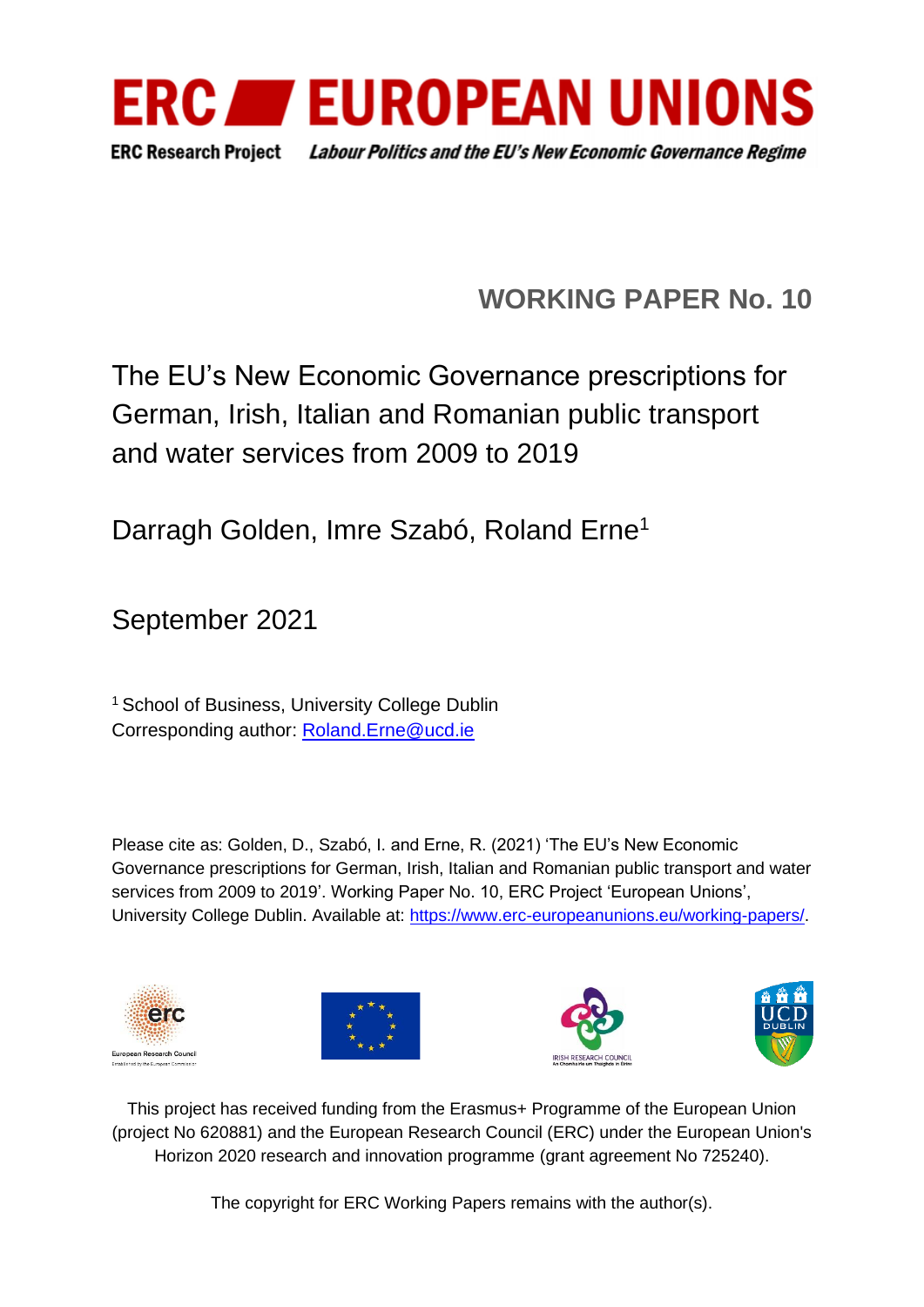# **The EU's New Economic Governance prescriptions for German, Irish, Italian and Romanian public transport and water services from 2009 to 2019.**

Darragh Golden, Imre Szabó and Roland Erne

(University College Dublin)

Please send any questions, comments, or suggestions to [Roland.Erne@ucd.ie](mailto:Roland.Erne@ucd.ie)

# **Abstract**

After the success of the single market programme, the European Commission's attempts to commodify public services had run out of steam by the mid-2000s. After 2008, however, a new economic governance (NEG) regime provided the Commission with a new policymaking tool and allowed a tight integration of the SMP with the enhanced rules of the economic and monetary union (EMU). Whereas the European Parliament was able to curb the Commission's commodifying bent through legislative amendments in the 2000s, the EU's NEG prescriptions do not require parliamentary approval. This made it more difficult for labour movements, and their allies in the European Parliament, to contest them. Our detailed analysis of the EU prescriptions on public transport and water services from 2009 to 2019 for Germany, Ireland, Italy and Romania thus shows that the shift from the EU's ordinary legislative procedures to NEG neither made EU politics more social nor more democratic.

# **Funding**

This project has received funding from the European Research Council under the European Union's Horizon 2020 research and innovation programme, grant agreement No 725240 [\(www.erc-europeanunions.eu\)](http://www.erc-europeanunions.eu/) and from the School of Business, University College Dublin.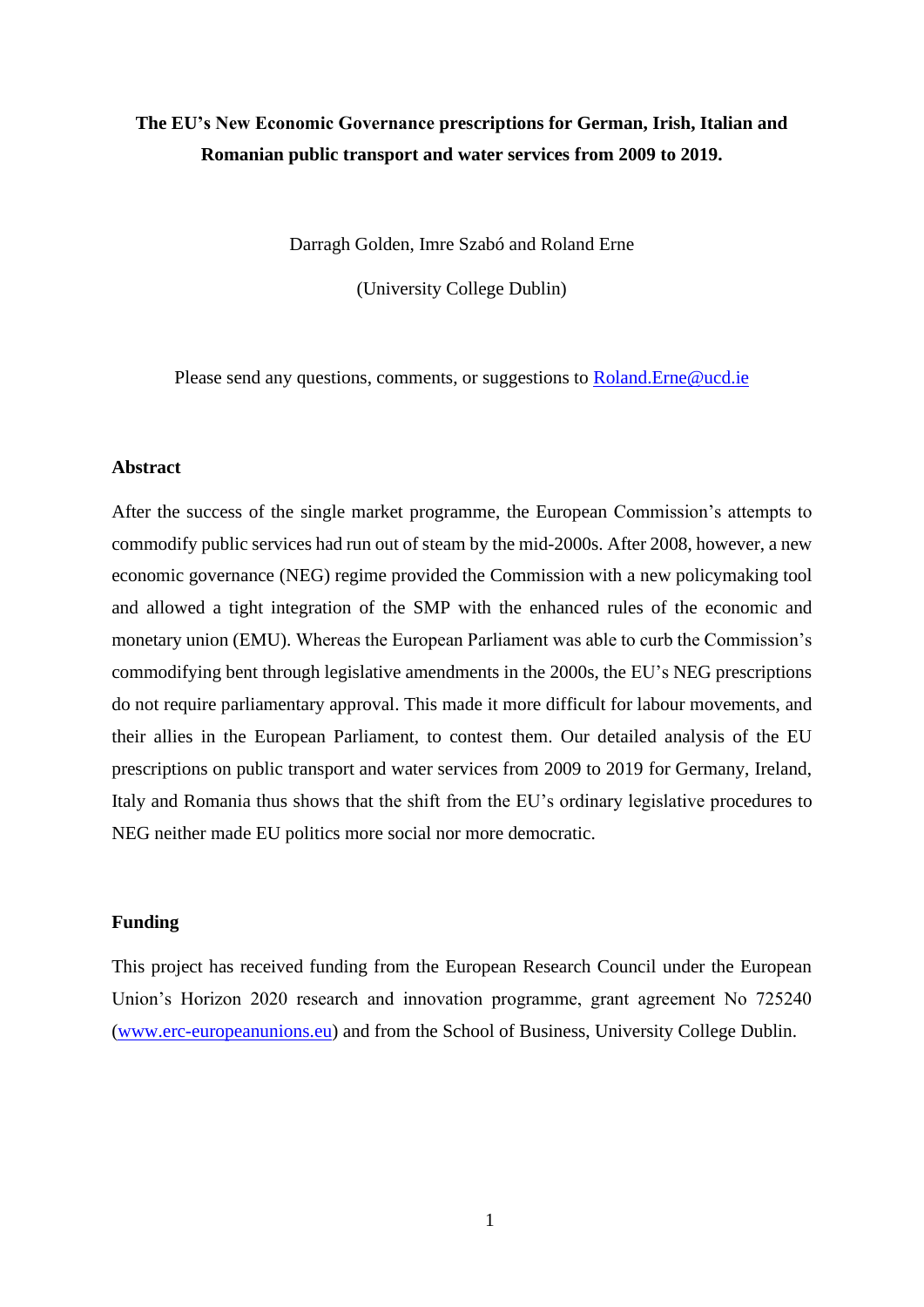# **1. Introduction**

The crisis of 2008 led to severe macroeconomic imbalances that threatened to break up the Economic and Monetary Union (EMU). To prevent that from happening, EU leaders adopted a new economic governance (NEG) regime that strengthened EU executives' surveillance and intervention powers in national policymaking. This included a Six Pack of EU laws that gave the European Commission and the Council of Finance Ministers wide‐ranging policy intervention powers to counter member states' excessive budget deficits and to ensure the 'proper functioning' of the EMU (Art. 2, Regulation No 1176/2011).

It has been shown that the EU's NEG interventions led to cuts in public expenditure and profound changes in European industrial relations (Schmidt, 2020a; Jordan et al., 2021). Our analysis reveals that the European Commission and EU finance ministers also used NEG to compel member states to treat their public transport and water services more like commodities to be traded in the market. This finding is striking, as the attempts to commodify public transport and water networks through EU laws appeared to run out of steam after 2004, given the counter-movements that they triggered and the European Parliament's ensuing reluctance to approve them without amendments (Crespy, 2016). The 2008 crisis, however, provided the Commission with an opportunity to move on from this stalemate. In conjunction with the reinforcement of the EU's surveillance capacity over national budgets, EU executives obtained new governance tools to enforce structural reforms, as described by Mario Monti:

Although [structural reforms] have come to be recognised as a top priority, more nations have succeeded in adjusting their budgets than in reform. [....] The task of government is harder when reforms directly affect the interests of well-organised groups, businesses, professionals or public service employees […] That is why I welcome the recent reorientation of EU policy – not away from fiscal policy but towards emphasis on country-specific recommendations on structural reforms (Monti, 2013).

This quote from the former EU Commissioner and Italian Prime Minister outlines why the Single Market Programme (SMP) aspect of NEG is crucial. By delivering commodifying prescriptions to member states in areas where progress had stalled, the EU sought to use the EMU-related NEG regime to advance the SMP agenda. Whereas the SMP relied on policymaking by the ordinary legislative procedure that involves partisan conflicts and compromises, NEG works differently. It led to a shift of SMP policymaking from the more democratic, legislative procedures of the so-called Community Method to the technocratic governance procedures associated with the EMU (Schmidt, 2020a; Verdun, 1998), which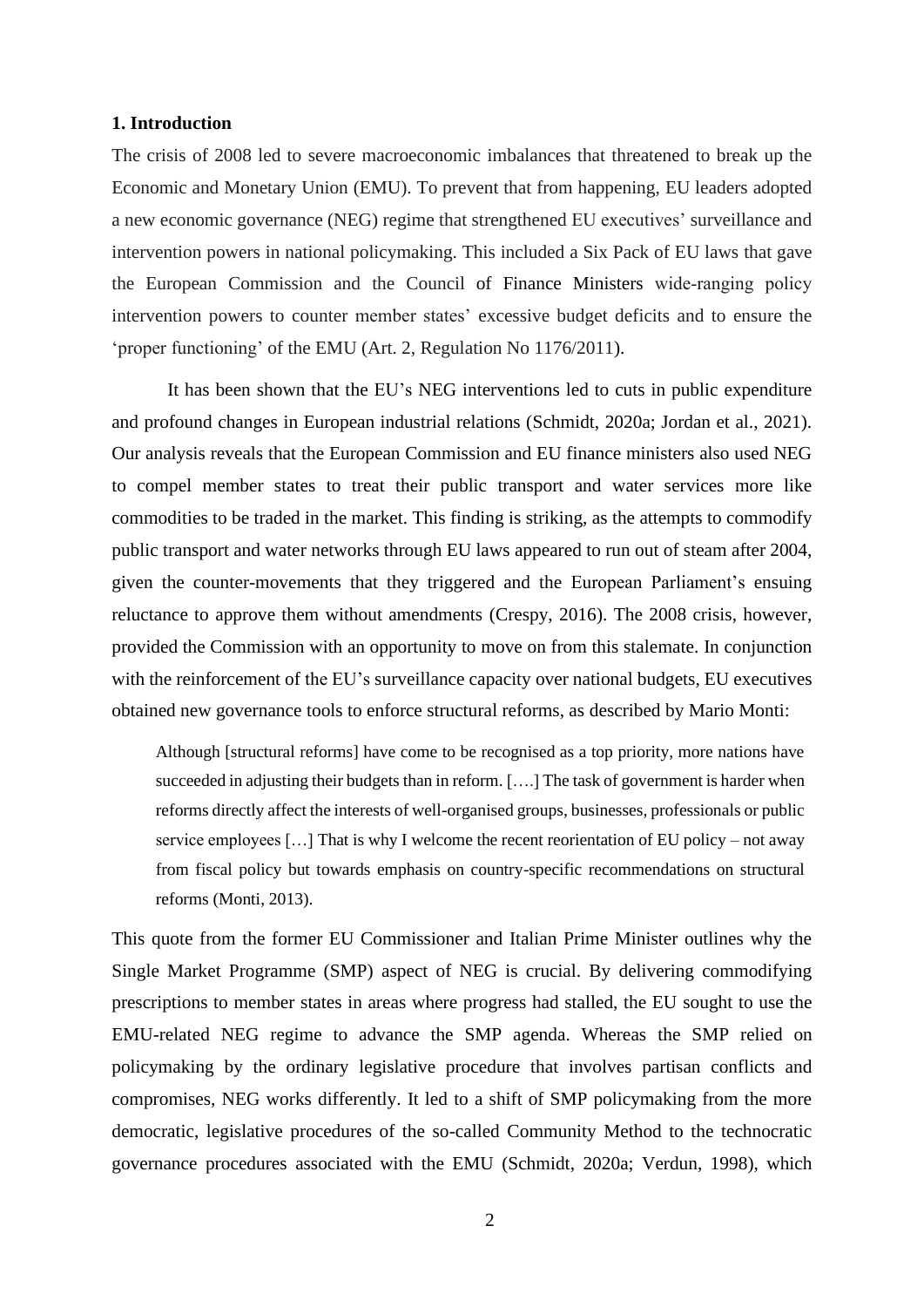mimic the governance by numbers and ad-hoc prescriptions that multinational firms use to control their subsidiaries (Erne, 2015).

It has been acknowledged that NEG has enlarged the scope of the EU's policy domain (Hodson, 2020; Crum & Merlo, 2020), but the SMP aspect of NEG has so far been overlooked. Our objective is to address this lacuna. We do this by focusing on two public network industries (public transport and water services), in four states (Germany, Ireland, Italy, and Romania), from the first Memorandum of Understanding (MoU) intervention in 2009 to the last NEG prescription prior to the suspension of the fiscal rules during the Covid-19 pandemic. We reveal the policy direction of NEG prescriptions and consider their coercive power. We find that the NEG is being used as a vehicle to foster SMP integration. This is not to suggest that NEG is replacing other modes of EU policymaking; rather, it provides an additional tool that is complementary.

The following section outlines how the SMP and the EMU developed before 2008. Then we describe why the NEG regime provides new and stronger tools for the Commission to pursue its commodification agenda. Section 3 addresses the results of our detailed, semantic analysis of the NEG interventions in the two industries and four countries, which we have chosen given their different size and location in the EU's political economy. We find that *all* coercive NEG prescriptions go in a commodifying direction across our industries and countries. Where decommodifying prescriptions are issued, their coercive power is weak. Section 4 concludes, introducing an outlook on NEG and the further commodification of network industries in the context of the post-pandemic recovery.

#### **2. One Market – One Money?**

# **2.1 Public network industries and the single market**

Pro-market actors pursued the commodification of public network industries in the EU via two channels. First, the SMP had a direct commodifying impact on network industries through market liberalisation and the hardening of state-aid rules. Second, the creation of the EMU put pressures on public resources, thereby affecting state-owned enterprises. We argue that commodification attempts through both channels had run out of steam by the mid-2000s. After 2008 however, the introduction of NEG provided an opportunity for EU executives to revive them and link them more firmly to each other.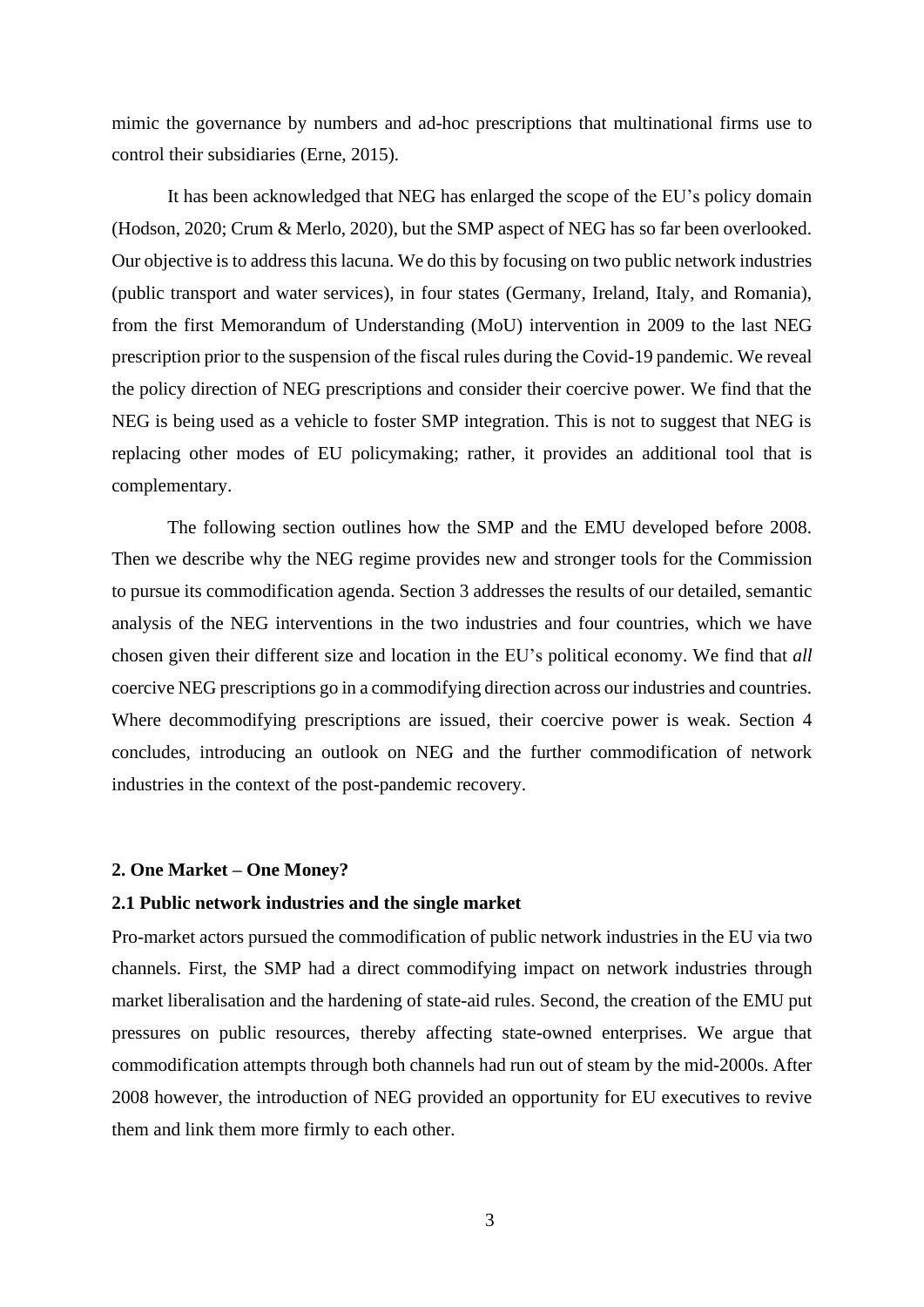The first channel of commodification through the SMP rested on three 'liberalisation' pillars: i) the gradual removal of exclusive rights of public undertakings; ii) the establishment of a regulatory framework that shields such undertakings from popular, political pressures; iii) the strengthening of EU competition policy including state aid (Thatcher, 2013). The first pillar refers to the removal of exclusive rights of publicly owned companies. This was done through ordinary EU laws adopted by the European Parliament and Council as well as through bold Commission decisions based on Article 106 TFEU, as happened in the case of telecommunications (Smith, 2005). The presence of exclusive rights in network industries reflected the importance of those industries as a local or national public service, but the Commission typically saw them as privileges that would undermine the SMP (Héritier, 2001).

After liberalisation, market makers typically saw a need to establish a regulatory framework independent of politics. This is the second pillar. Member states must establish regulatory authorities to ensure that stated-owned companies pursue company (rather than political) objectives and do not abuse their dominant position. Regulatory agencies must also ensure that private firms have access to the network. Regarding the design of the regulatory authority however, the corresponding EU laws of the European Parliament and Council often allow a degree of scope to member states. This is problematic for the Commission, e.g., given its goal of separating the so-called infrastructure manager of a network from the state-owned incumbent, which is not shared by all member states, including Germany (Dyrhague, 2013). Competition policy is the third pillar of the SMP. This includes the governance of state aid that comes into play when providers receive public funding for the provision of public services.

Over time however, there was a decrease in the effectiveness of the tools available for the Commission to pursue liberalisation across these three pillars. After rapid advances in the 1990s, Commission proposals for liberalising EU laws were increasingly challenged by social and political counter-movements. As the Commission's proposals were subject to the approval of the relevant Council of Ministers and the European Parliament, pressure from countermovements often led to either body making amendments that were curbing the Commission's enthusiasm for liberalisation. The liberalisation process for public network industries has varied in terms of scope, extent, and timing, given the complex political compromises that resulted from having to counter union protests, accommodate reluctant member states, and give state-owned enterprises more time to acclimatise to a competition-oriented environment (Smith, 2005; Leiren, 2015).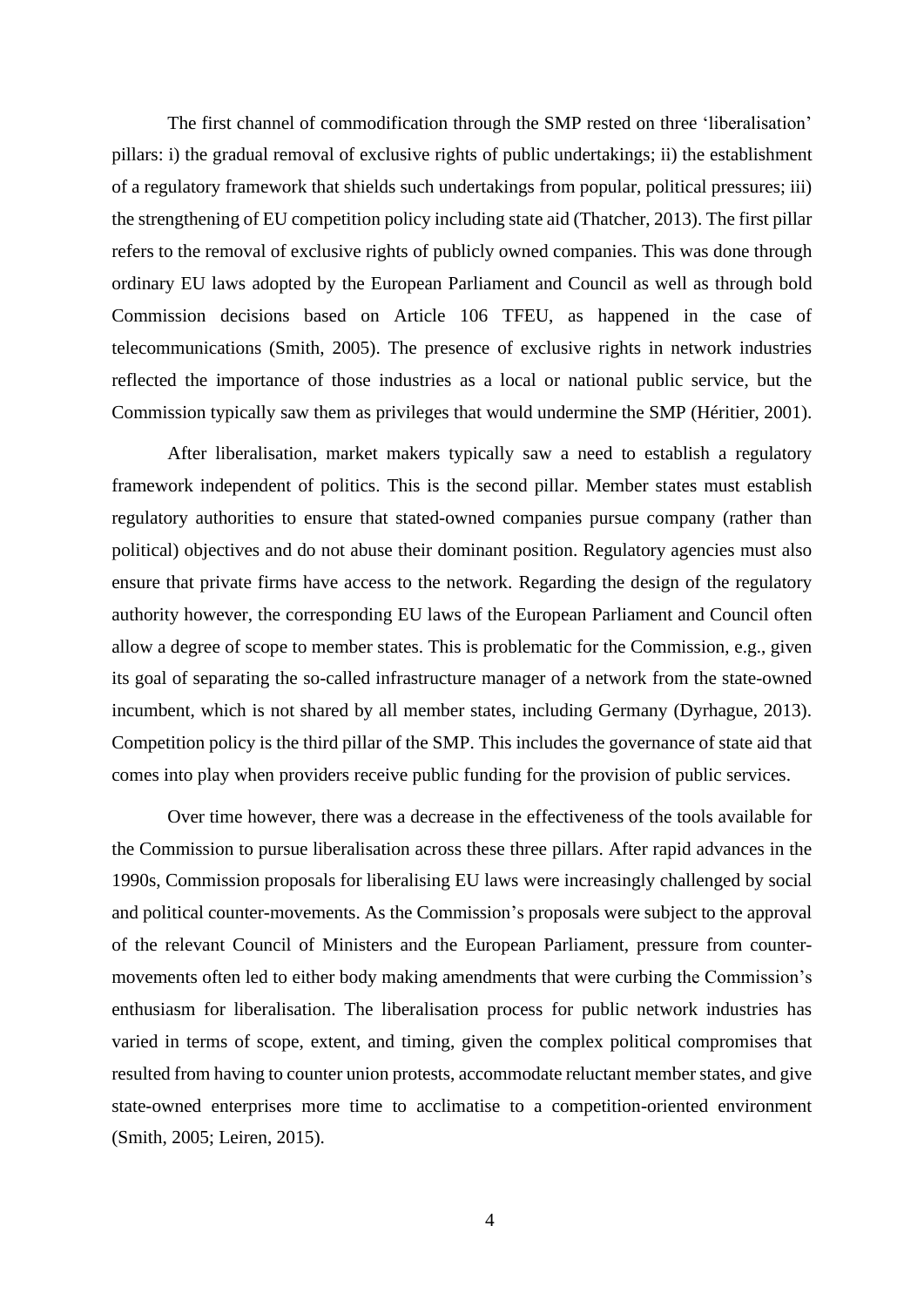This was especially the case in the rail transport and water sectors. In the 1990s, the Commission attempted a 'big bang' railway liberalisation, but this failed because of the opposition of trade unions and the Council. Afterwards, the Commission reverted to a salamislicing strategy by adopting several, smaller-scale transport liberalisation packages. With the third package of EU railway laws (2007), the Commission had liberalised freight rail and international passenger services, but the implementation of the new regulatory framework remained problematic (Dyrhague, 2013). Further, attempts to liberalise the domestic passenger market were resisted, yet again, by the Council of Transport Ministers and the European Parliament, following strikes and protests coordinated by the European Transport Workers' Federation (ETF) (Hilal, 2009). In the case of Port Services, ETF protest and lobbying activities even forced the Commission to shelve its liberalisation directives, as this pressure motivated the European Parliament to reject the directives not once but twice (Turnbull, 2010).

In the water sector, liberalising EU legislation was similarly unsuccessful. In the early 2000s, the EU Internal Market Commissioner, Bolkestein, explicitly stated his intention to include water in the comprehensive services liberalisation directive that he was drafting. The draft Services Directive, however, generated unprecedented counter-movements on a scale previously unseen by the EU. This spurred the European Parliament and Council to substantially amend the directive, leading, *inter alia*, to the exclusion of water services from its scope (Crespy, 2016; Parks, 2015).

Furthermore, the Court of Justice of the European Union (CJEU) has adopted a more cautious stance (Héritier, 2001), even if it initially backed the Commission's commodification agenda in several infringement cases. Regardless of whether a case was taken by a private plaintiff or by the Commission, the Court's verdicts could no longer be counted-on to favour the SMP liberalisation agenda (e.g., *Altmark,* C-280/00; *Corbeau,* C-320/91*; Commission vs. Germany*, C-556/10, *Concordia*, C-513/99). The CJEU became increasingly reluctant to give the Commission control over member states' services of general economic interest (Hancher & Larouche, 2011). This shift, however, should not be viewed as surprising, considering how the European Parliament and Council curbed the Commission's enthusiasm for liberalisation. The more scope liberalising EU directives leave to member states, the more difficult it becomes for plaintiffs to prove any violations of EU law in court.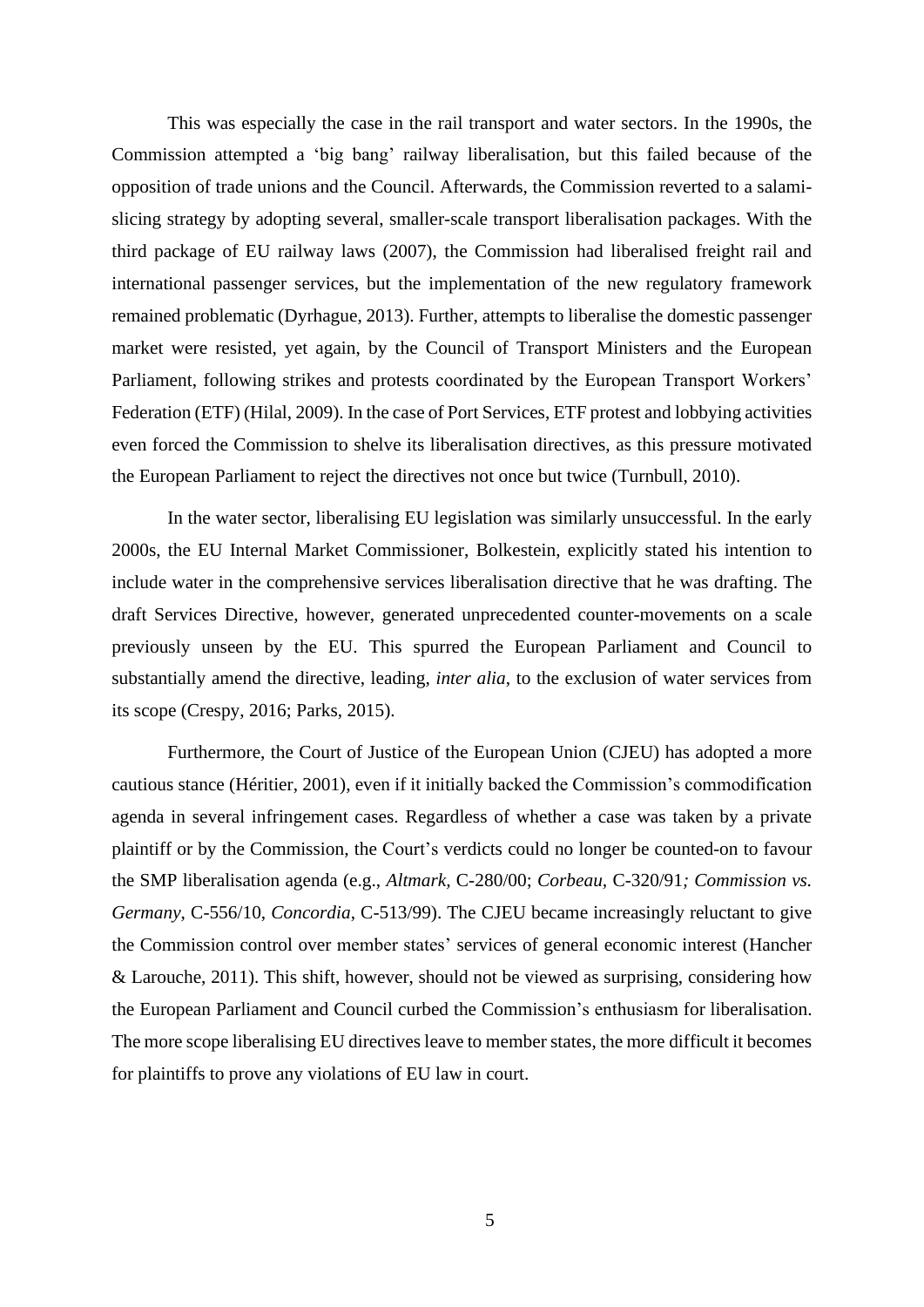# **2.2 Public network industries and monetary union**

The creation of the EMU affected network industries less directly than the SMP, but the impact was equally significant, mostly because of the link between the Maastricht Treaty's 'convergence criteria' and the pressures on public services that they triggered. The SMP did not include the goal of privatisation, as the Treaty acknowledged (and continues to acknowledge to this day) member states' competence in drawing the boundaries between the public and the private sector within their own jurisdiction (Article 345 TFEU). That said, the convergence criteria on government debt and deficit put pressure on member states to privatise state-owned enterprises in a bid to earn extra revenue and reduce debt and deficit figures (Savage, 2005). Adhering to the Maastricht criteria could also mean a reduction in resources for public services, kicking-off a vicious circle of underfunding, declining quality of services, increasing distrust in public provision, and privatisation being offered as a solution. In Central and Eastern Europe, these processes were linked to the EU accession process, as the Copenhagen EU membership criteria required the creation of a functioning market economy (Boda & Scheiring, 2006). After the Euro wasintroduced and the waves of Eastern enlargement were completed, these pressures to privatise faded away, just at a time when the SMP also ran into difficulties. The Commission's coercive power was at its zenith during Stages I to III of the convergence criteria and during the accession talks with candidate countries. Once countries were inside the EMU or the EU, the sanction of denying entry disappeared overnight.

To compensate for the disappearance of this strong sanctioning mechanism and ensure the much-desired convergence of EU economies, several policy instruments were introduced, including the Excessive Deficit Procedure (EDP) within the Stability and Growth Pact (SGP) and the Broad Economic Policy Guidelines. In contrast to the latter, the EDP envisaged fines for non-compliant member states, but the enforcement of these rules proved to be problematic (Heipertz & Verdun, 2010). In a similar fashion, state-aid rules received additional legal backing with the creation of the EMU, as governments providing state aid to undertakings risked violating not only SMP, but also EMU, rules. Nevertheless, the application of state-aid rules remained contested, especially in the public transport sector. Railways receive more state aid than the other transport sectors combined (Dyrhague, 2013).

In sum, by the mid-2000s, the SMP had run out of steam. No wonder that Mario Monti lamented that 'the place of public services within the single market hald be [come] a persistent irritant' (2010: 73). Popular mobilisation by unions and social movements, and subsequent legislative amendments by the Parliament and the Council, prevented further commodification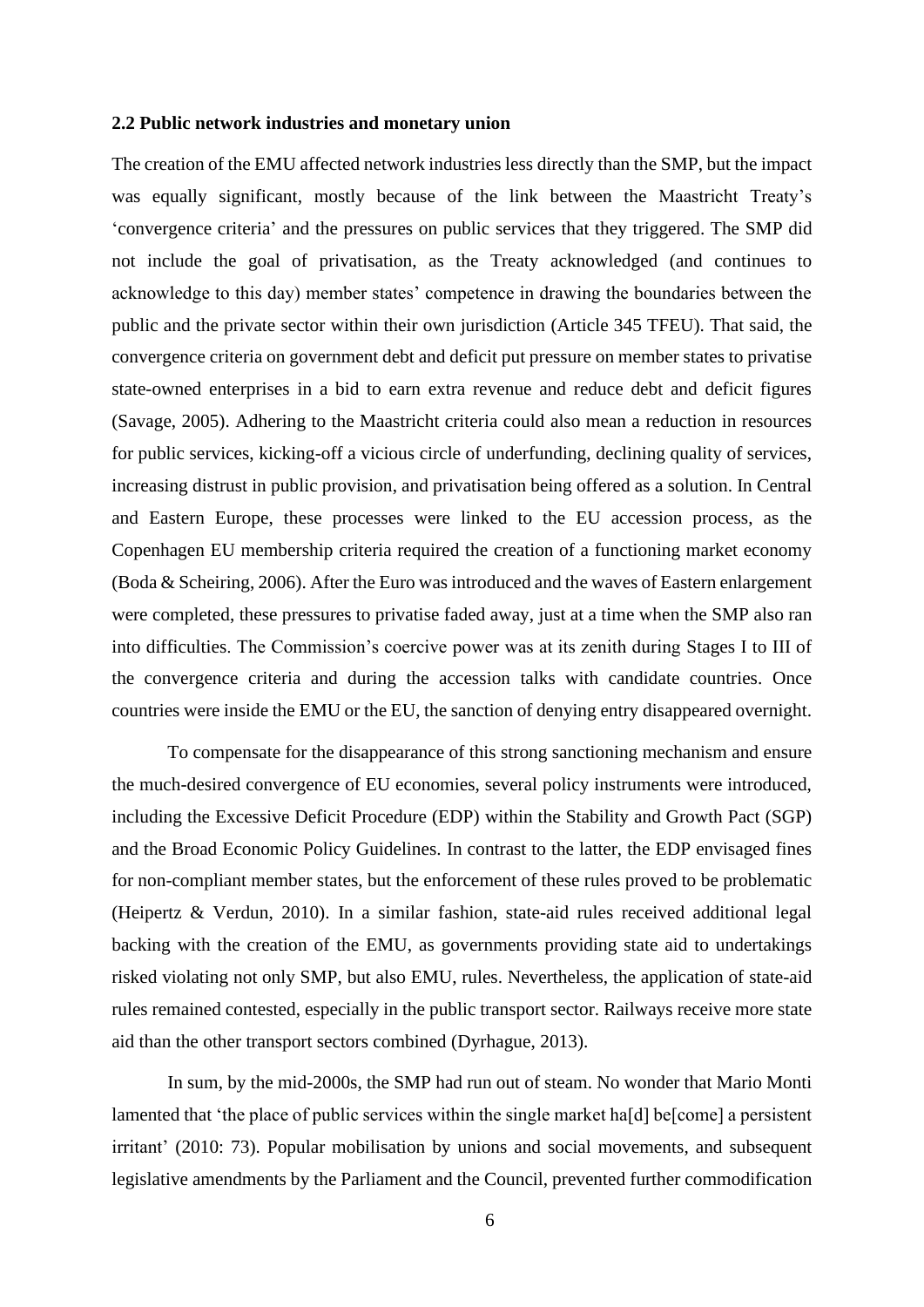of public services, including the transport and the water sector. In parallel, whereas the creation of the EMU was the main indirect driver of the privatisation of public services in the 1990s, once the Euro was introduced, the enforcement power of the EMU rules declined, leaving more autonomy for member states to adjudicate questions regarding ownership and operations.

# **3. New Economic Governance Prescriptions on Public Transport and Water Services**

# **3.1 EU governance and the single market–monetary union nexus**

The 2008 crisis ushered in a new phase in the commodification of network industries. The 'playing the market' strategy, which consisted of using the SMP and the EMU as political tools for uniting Europe (Jabko, 2006), was complemented by the NEG regime (Erne, 2015; Jabko, 2019). Once the banking system was saved (turning a blind eye to EU state-aid rules), EU executives not only prescribed budget cuts but also used the NEG regime to demand national policy changes. These requests regularly went beyond the demands set out in existing EU laws in the respective policy areas. The NEG regime also introduced new sanctioning mechanisms and allowed EU executives to link structural reforms to fiscal consolidation. This link was first established in the bailout programmes and then extended to all member states by the so-called Six Pack of EU laws on economic governance in 2011, which reformed the SGP and introduced greater macroeconomic surveillance through the European Semester process (Bauer & Becker, 2014; Costamagna & Miglio 2021).

The main NEG documents are the Memoranda of Understanding (MoUs) issued to a state requiring a financial bailout and the Country-Specific Recommendations (CSRs) that are issued annually to all member states in the framework of the European Semester process<sup>1</sup>. Three procedural aspects of the Semester enable the Commission to pursue the SMP more effectively through the NEG compared to the Community Method of sectoral liberalisation directives. Firstly, the European Parliament has no co-decision powers within the NEG regime. A corollary of this is that social movements and unions, which relied on the Parliament's power to block or amend commodifying EU directives, are also excluded from the policymaking process. During our interviews with sectorial EU-level labour representatives, their involvement in the Semester was scant, despite implications for the relevant sector. Secondly,

<sup>&</sup>lt;sup>1</sup> If a member state is subject to an MoU, the CSR it receives simply states that the reform programme set out in the MoU must be implemented.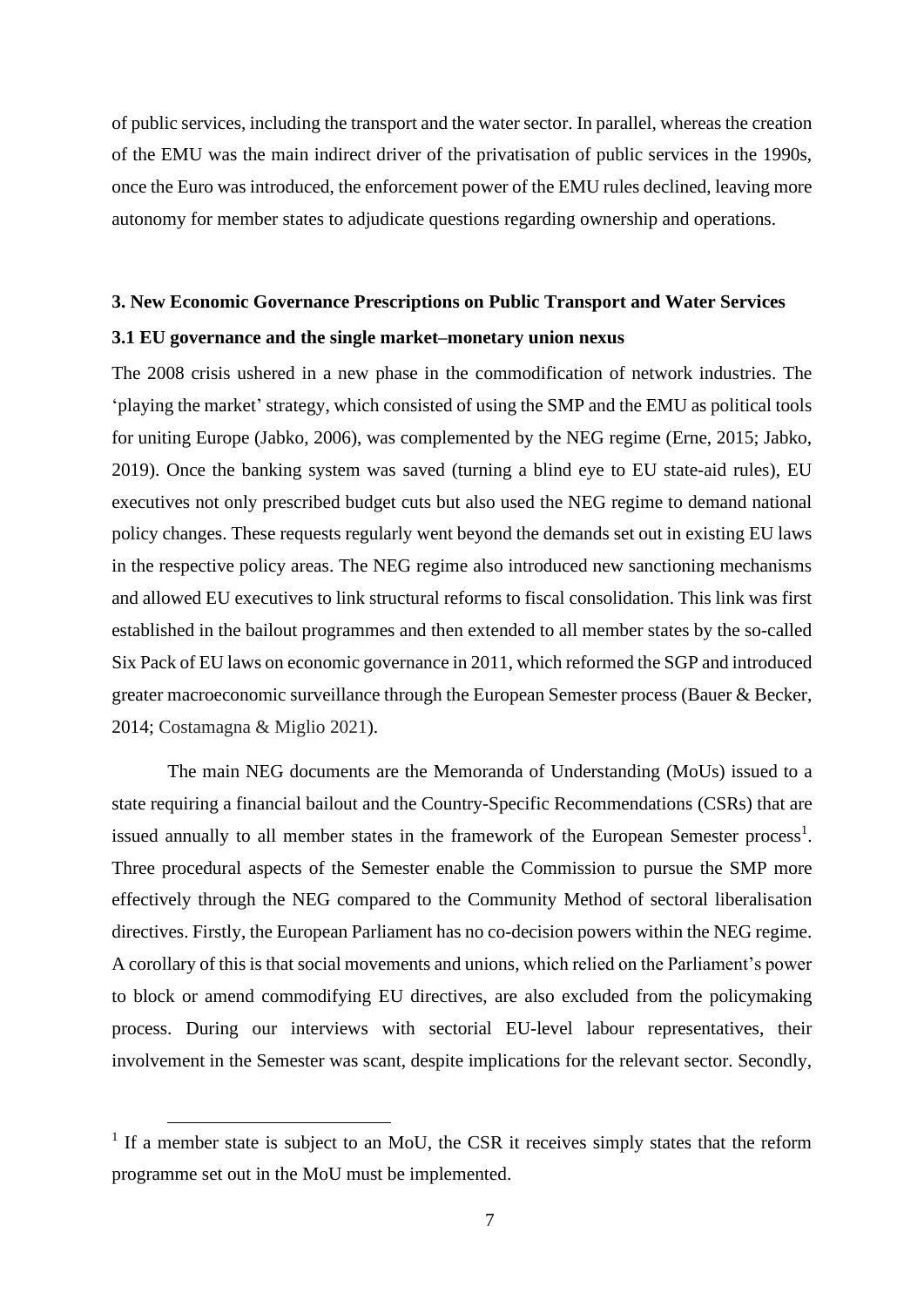NEG prescriptions are signed-off on by the Council of Finance Ministers, who – in contrast to transport or environment ministers – have no specific interest in public sectors, such as transport and water, and their operations. Finally, in contrast to EU directives, NEG prescriptions on structural reforms do not have to be enforced by burdensome CJEU infringement procedures. Instead, the Commission and EU finance ministers can nudge reluctant member states to implement them through the stick of financial sanctions by the EU and/or the bond markets, or the carrot of EU cohesion funding whereby the granting of funds is made conditional on progress being made in the structural reform agenda (Costamagna & Miglio, 2021).

# **3.2 How to analyse the EU's new economic governance regime?**

To assess whether EU executives used these newly acquired powers to further commodification, we analysed NEG prescriptions, which are the shortest policy statements within MoUs and CSRs. We reviewed these prescriptions for Germany, Ireland, Italy, and Romania, as this selection includes larger and smaller member states that are located in different parts of the uneven but nevertheless integrated EU political economy (Ban, 2016; Erne, 2015). We have chosen these locations as they are proxies for the relative power of larger and smaller; and richer and poorer states within the EU's political system, respectively (Jordan et al. 2021). While acknowledging these national differences, our comparative strategy is focussing on the workings of the *transnational* NEG regime across two sectors rather than the (disputed) relevance of national 'growth models' in the EU (Kohler & Stockhammer, 2021). Concretely, we analysed all NEG prescriptions targeting the public transport and the water sectors and areas that encompass them: local public services, network industries, and public utilities. We focus on water and public transport, as both sectors were subject to commodifying EU interventions, albeit at different times and to varying degrees. Both sectors also had encountered resistance, which resulted in the EU's liberalising drive losing momentum.

We define commodification as a process denoting the displacement of the public sector by market mechanisms (Hermann & Flecker, 2012). The direction of a prescription – i.e., whether it is commodifying or decommodifying – cannot always be decided by looking solely at it (Copeland, 2019; Copeland & Daly, 2018; Haas et al., 2020). We therefore determine a prescription's meaning by drawing on the MoU or CSR documents in their entirety, the Country Reports, and a good knowledge of the four countries and their languages (Almond  $\&$ Connolly, 2020). The latter is important when analysing not only actual prescriptions, but also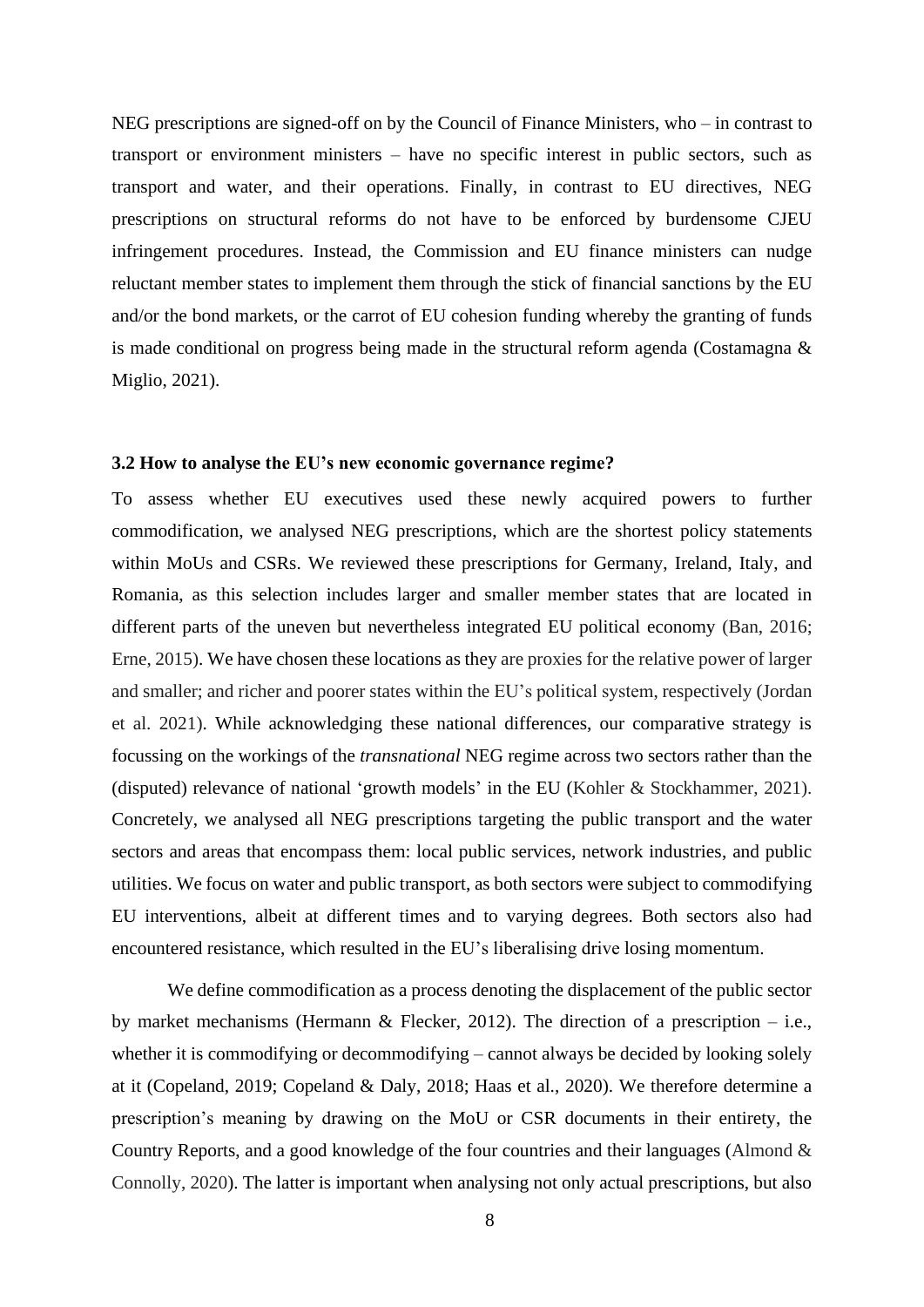their absence. For instance, the most profitable segments of the water market in Romania had already been privatised in 2000 as part of the country's EU accession process. It is therefore hardly surprising that Romania did not receive any recommendations to privatise its water sector. This research design allows us to come to terms with the high level of detail contained within NEG documents, while our findings are still comparable across countries and over time. Our objective is to uncover a transnational meta-script and determine its content.

## **3.3 A common script of public service commodification**

We present our findings based on a layered structure, using three levels of analysis to group NEG prescriptions. We have set general overarching categories as the first level, policy (sub-) themes as the second, and sets of concrete policy prescriptions as the third. These semantic layers are presented in Table 1.

| Overarching<br>categories                        | Sub-categories           | Themes and policy orientation of the EU's NEG prescriptions                                   |                                                                                                                                                                                                                            |  |  |  |
|--------------------------------------------------|--------------------------|-----------------------------------------------------------------------------------------------|----------------------------------------------------------------------------------------------------------------------------------------------------------------------------------------------------------------------------|--|--|--|
|                                                  |                          | Decommodifying                                                                                | Commodifying                                                                                                                                                                                                               |  |  |  |
| Governance of<br>service providers               | Ownership structure      |                                                                                               | Create water utility<br>Implement privatisation plan<br>Privatise rail freight company<br>Lease railway lines                                                                                                              |  |  |  |
|                                                  | Internal operation       |                                                                                               | Implement business plans and performance schemes<br>Implement corporate governance reforms<br>Increase efficiency and quality<br>Provide market-making incentives to infrastructure<br>manager<br>Settle outstanding debts |  |  |  |
| <b>Relations</b><br>between service<br>providers | General provisions       |                                                                                               | Foster market access<br>Remove restrictions to competition                                                                                                                                                                 |  |  |  |
|                                                  | Regulatory reform        |                                                                                               | Ensure independence of regulatory bodies<br>Establish transport authority<br>Adopt master plan for transport sector                                                                                                        |  |  |  |
|                                                  | Public procurement       |                                                                                               | Use public procurement instead of direct concessions<br>Promote competitive tendering<br>Increase the value of public contracts open to<br>procurement                                                                     |  |  |  |
| User access to<br>services                       | Costs for service users  |                                                                                               | Introduce water charges                                                                                                                                                                                                    |  |  |  |
|                                                  | Availability of services |                                                                                               | Close  railway lines                                                                                                                                                                                                       |  |  |  |
| Resources for<br>service providers               | Investment               | Increase public investment<br>Prioritise public investment<br>Upgrade infrastructure capacity |                                                                                                                                                                                                                            |  |  |  |

**Table 1: Layers of NEG Prescriptions for Public Transport and Water Services (2009–2019)**

Sources: NEG Prescriptions for Public Transport and Water Services for Germany, Italy, Ireland, and Romania (2009–2019).

Table 1 indicates that most NEG prescriptions point in a commodifying direction. To be able to analyse them in the subsequent empirical section however, we must also take into account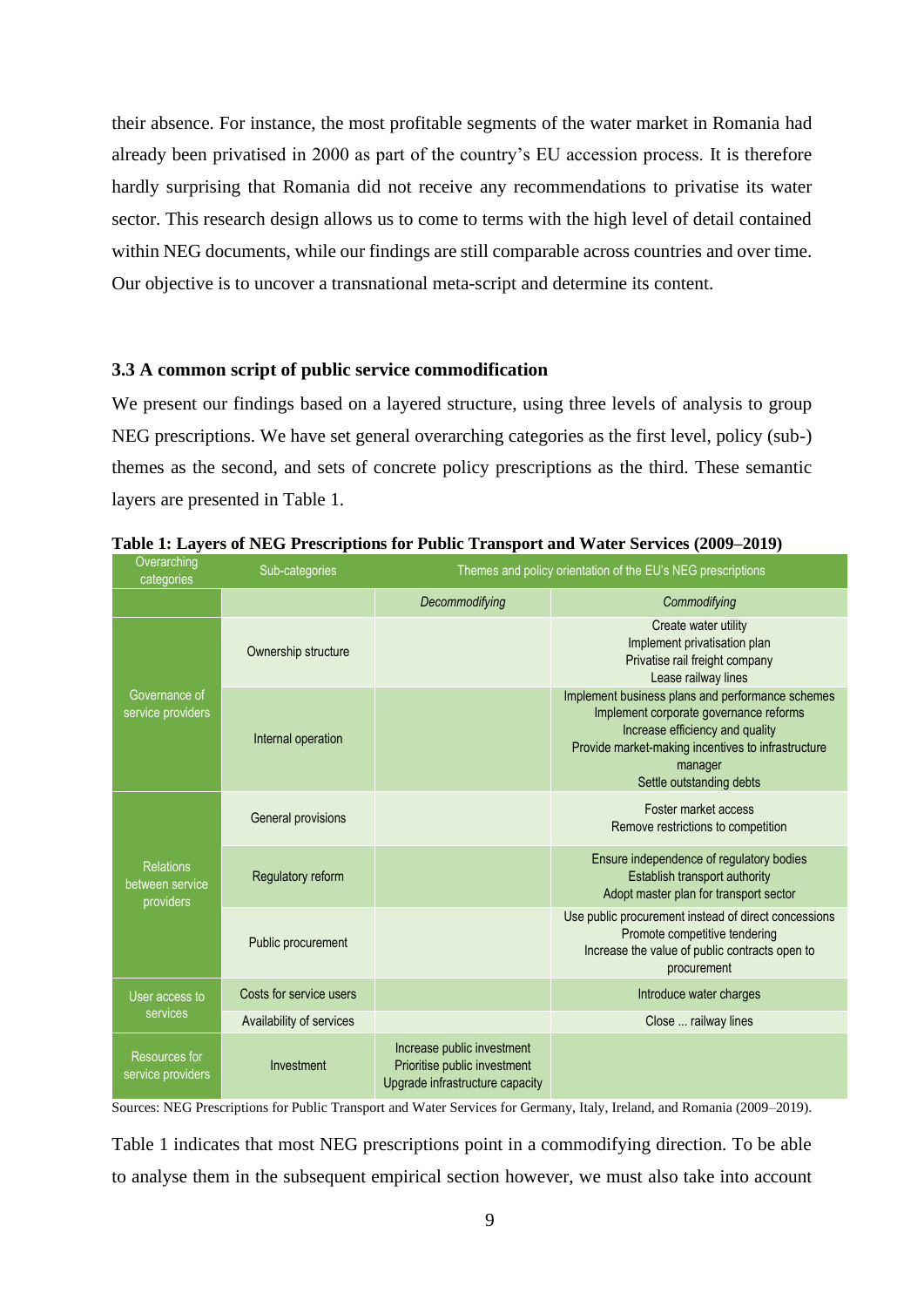the context in which they were issued. We cannot treat all NEG prescriptions equally, as assumed by those that have argued that NEG prescriptions would point over time in a more social direction (Zeitlin & Vanhercke, 2018), but must differentiate between weak, constraining, and very constraining ones.

The coercive strength of NEG prescriptions depends on the position of the country in the surveillance and sanctioning channels of the NEG regime (Stan & Erne, 2019; Jordan et al., 2021). The strongest and most direct influence comes from the conditionality attached to a bailout programme. There are also several enforcement mechanisms through which the Semester process puts pressure on member states to comply. This includes the excessive deficit sanctions and the macroeconomic imbalance procedures of the Six Pack laws and the macroconditionality clause of Regulation 1303/2013 that governs access to structural and cohesion funds. Prescriptions issued under the Europe 2020 strategy, however, have the weakest coercion power, as non-complying member states cannot be sanctioned by the EU. Table 2 therefore indicates when the countries under study were subject to MoUs and when they were experiencing excessive deficits or excessive macroeconomic imbalances.

|      | Germany                            | <b>Ireland</b>                                                  | <b>Italy</b>                                        | Romania                                                                     |
|------|------------------------------------|-----------------------------------------------------------------|-----------------------------------------------------|-----------------------------------------------------------------------------|
| 2009 | <b>Excessive Deficit Procedure</b> | <b>Excessive Deficit Procedure</b>                              | <b>Excessive Deficit Procedure</b>                  | <b>MoU</b> conditionality<br><b>Excessive Deficit Procedures</b>            |
| 2010 | <b>Excessive Deficit Procedure</b> | <b>MoU</b> conditionality<br><b>Excessive Deficit Procedure</b> | <b>Excessive Deficit Procedures</b>                 | <b>MoU</b> conditionality<br><b>Excessive Deficit Procedures</b>            |
| 2011 | <b>Excessive Deficit Procedure</b> | <b>MoU</b> conditionality<br><b>Excessive Deficit Procedure</b> | <b>Excessive Deficit Procedures</b>                 | <b>MoU &amp; P-MoU conditionality</b><br><b>Excessive Deficit Procedure</b> |
| 2012 |                                    | <b>MoU</b> conditionality<br><b>Excessive Deficit Procedure</b> | <b>Excessive Deficit Procedure</b>                  | <b>MoU &amp; P-MoU conditionality</b><br><b>Excessive Deficit Procedure</b> |
| 2013 |                                    | <b>MoU</b> conditionality<br><b>Excessive Deficit Procedure</b> |                                                     | <b>MoU &amp; P-MoU conditionality</b>                                       |
| 2014 |                                    | <b>Excessive Deficit Procedure</b>                              | Excessive Macroeconomic<br>Imbalances               | <b>P-MoU conditionality</b>                                                 |
| 2015 |                                    | <b>Excessive Deficit Procedure</b>                              | Excessive Macroeconomic<br>Imbalances               | <b>P-MoU conditionality</b>                                                 |
| 2016 |                                    |                                                                 | Excessive Macroeconomic<br>Imbalances               |                                                                             |
| 2017 |                                    |                                                                 | <b>Excessive Macroeconomic</b><br><b>Imbalances</b> |                                                                             |
| 2018 |                                    |                                                                 | Excessive Macroeconomic<br><b>Imbalances</b>        |                                                                             |
| 2019 |                                    |                                                                 | <b>Excessive Macroeconomic</b><br><b>Imbalances</b> |                                                                             |

**Table 2: Country Positions in Surveillance and Sanctioning Channels of the EU's NEG Regime** 

Sources: EU NEG Prescriptions for Germany, Ireland, Italy and Romania 2009-2019. Adapted from Stan and Erne (2018). MoU & P-MoU conditionality: Member state is in a very significant surveillance and sanctioning channel Excessive Deficit Procedure: Member state is in a significant surveillance and sanctioning channel Excessive Macroeconomic Imbalances: Member state is in a significant surveillance and sanctioning channel

Empty boxes (Europe 2020 strategy): Member state is in a weak surveillance and sanctioning channel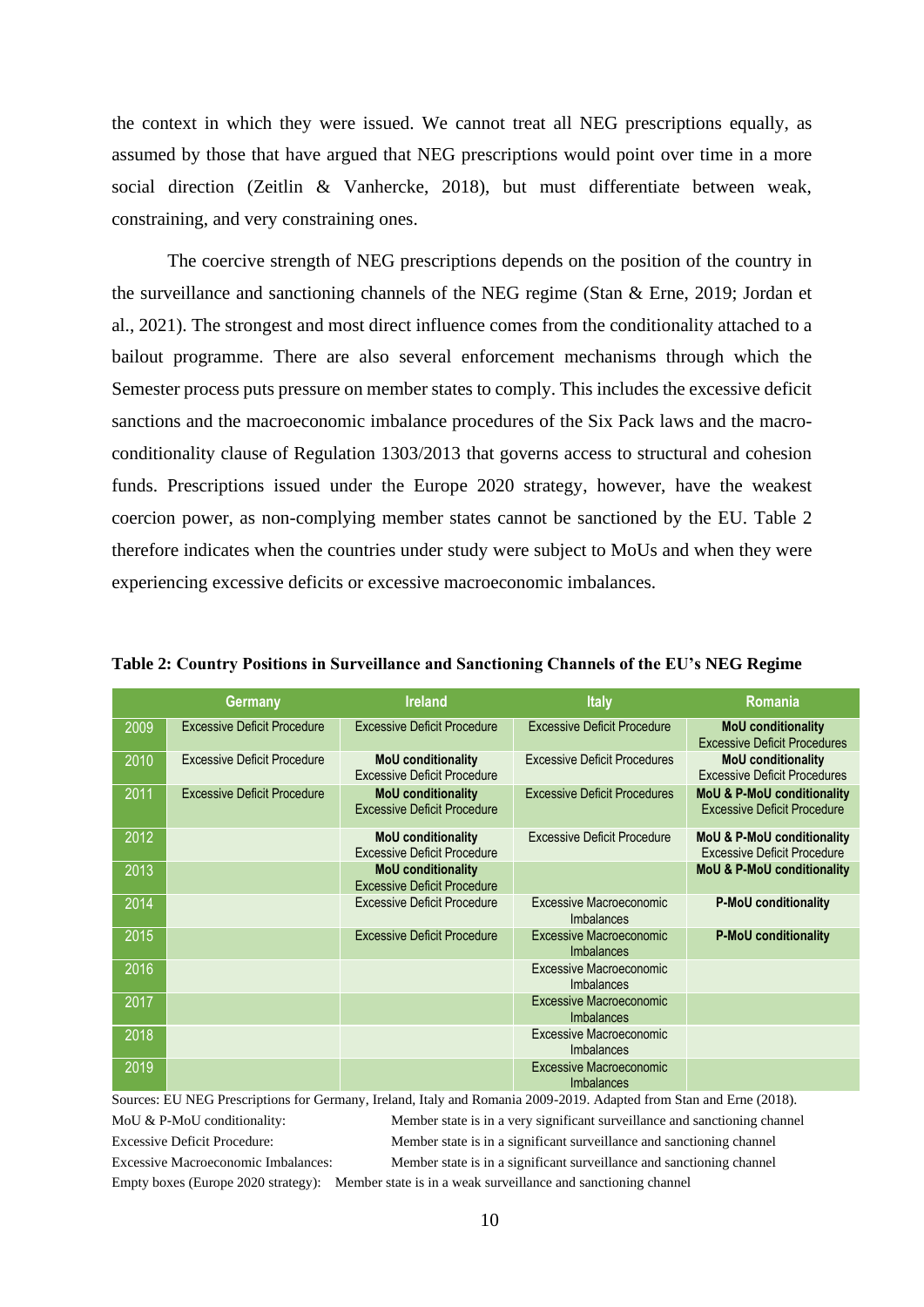Between the MoUs and the CSRs, we found 80 NEG prescriptions of relevance for our fourcountry, two-sector analysis in our areas of interest. Of those, 20 were directly related to transport (out of which 10 focused on rail) and 12 to water. The rest of the prescriptions were about broader categories including the two sectors, such as network industries or local public services. Table 3 summarises our findings. The different symbols represent the different overarching areas of the prescription, and the colour of the symbols stands for the degree of coercive power. To make the table more readable, we only use one symbol per year regardless of the number of NEG prescriptions for each overarching category. We indicate, however, whether the prescriptions affect the transport sector  $(1)$ , the water sector  $(1)$  or both  $(2)$ . Here, it is evident that commodification was pursued vigorously by the EU, particularly until 2015 in relation to the rail sector in Romania and the water sector in Ireland. This sectorial difference, however, does not denote different commodification agendas across sectors, but rather different levels of the agenda's attainment across countries. As stated above, in most Romanian cities the water sector had already been privatized before 2008. It comes therefore as little surprise that Romania did not receive any NEG prescriptions to commodify its water sector. Similarly, Ireland has a derogation from EU railway laws, mirroring the negligible role of Irish railways in Europe given their insular location. By contrast, both Italy and Germany received commodifying prescriptions for both sectors. Given Germany's better position in the sanctioning channels of the NEG regime, however, the prescriptions Germany received, were not as coercive as the Irish, Italian or Romanian ones. Decommodifying prescriptions appeared more often after 2015. Nevertheless, *all coercive* prescriptions still point into a commodifying direction, regardless of the apparent 'social' turn of the NEG regime in recent years (Zeitlin & Vanhercke, 2018).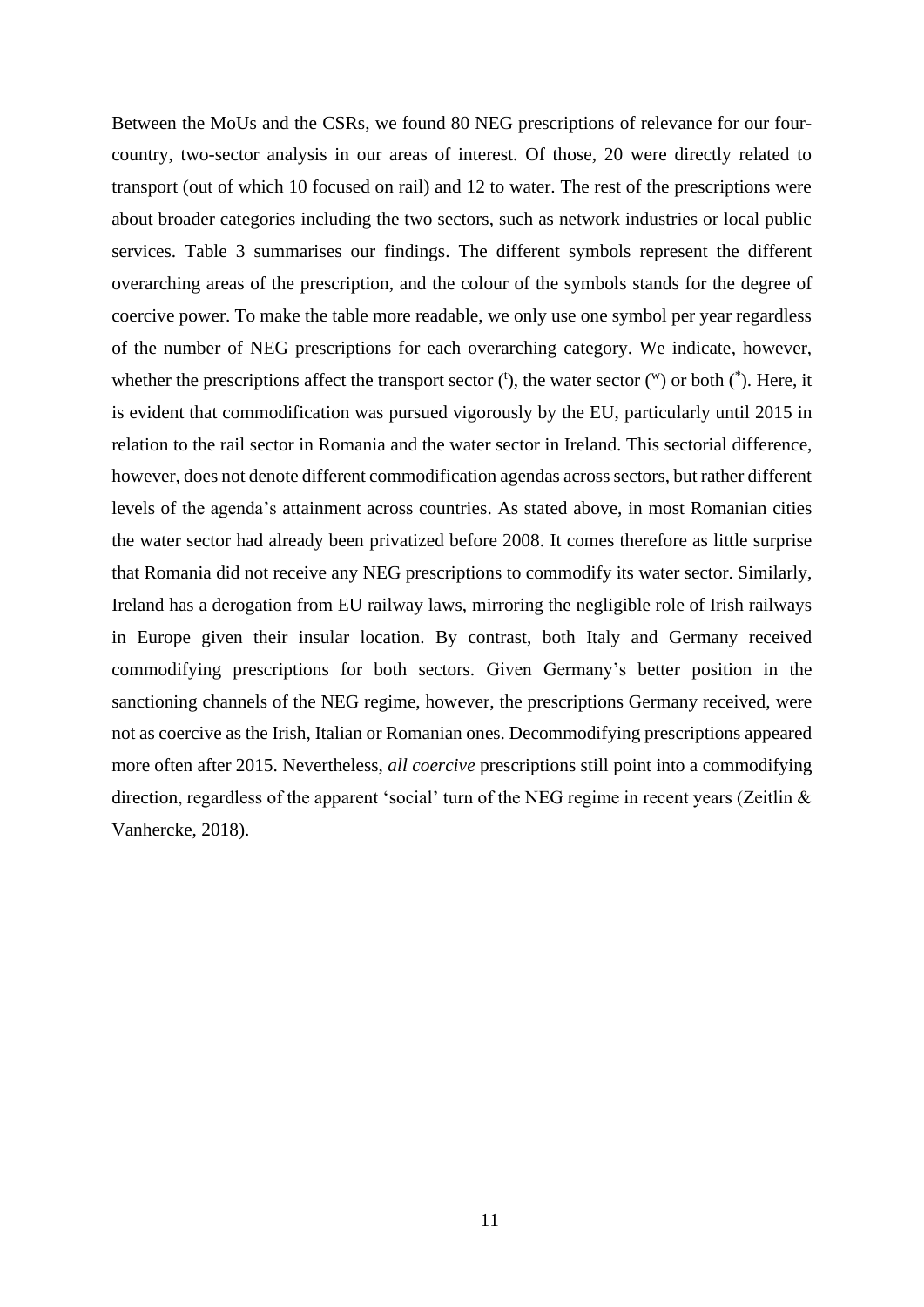| <b>Decommodifying prescriptions</b> |                           |                 | <b>Commodifying prescriptions</b> |                           |                |                               |                              |                                            |      |
|-------------------------------------|---------------------------|-----------------|-----------------------------------|---------------------------|----------------|-------------------------------|------------------------------|--------------------------------------------|------|
|                                     | <b>DE</b>                 | IT              | IE                                | <b>RO</b>                 | <b>DE</b>      | $\mathsf{I}\mathsf{T}$        | IE.                          | <b>RO</b>                                  |      |
| 2009                                |                           |                 |                                   |                           |                |                               |                              | $\bullet$ t                                | 2009 |
| 2010                                |                           |                 |                                   |                           |                |                               | $\blacklozenge^{\mathrm{w}}$ | $\mathbf{H}$ t $\bullet$ <sup>t</sup>      | 2010 |
| 2011                                |                           |                 |                                   |                           | $O^*$          |                               | $W\blacklozenge W$           | $\blacksquare$ t $\bigcirc$ t $\bigstar$ t | 2011 |
| 2012                                |                           |                 |                                   |                           | O <sup>t</sup> | $\bullet^*$                   | $W\blacklozenge W$           | $\mathbf{t} \bullet$                       | 2012 |
| 2013                                |                           | $\triangle^{t}$ |                                   |                           | $O^*$          | $O^*$                         | $W\blacklozenge W$           | $\mathbf{u}$ of                            | 2013 |
| 2014                                | $\triangle^*$             |                 |                                   |                           | $O^*$          | $*$ $\qquad$ $*$              |                              | $\Box^{\text{t}}$                          | 2014 |
| 2015                                | $\triangle^*$             |                 |                                   |                           | O <sup>t</sup> | $*$ $*$                       |                              | $\overline{\phantom{a}}$                   | 2015 |
| 2016                                | $\triangle^*$             |                 | $\triangle^*$                     | $\Diamond^{\mathrm{w}}$   |                | $\ast$<br>$\blacksquare^*$    |                              | $\square^* O^t$                            | 2016 |
| 2017                                | $\triangle^*$             |                 | $\triangle^*$                     |                           |                | ∗<br>$\blacksquare$           |                              |                                            | 2017 |
| 2018                                | $\triangle^*$             |                 | $\wedge^*$                        | $\wedge^*$                |                | $\longrightarrow$<br>$\ast$   |                              |                                            | 2018 |
| 2019                                | $\triangle^{\mathfrak t}$ |                 | $\wedge^*$                        | $\triangle^{\mathfrak t}$ |                | $\overline{\phantom{a}}$<br>∗ |                              | $\overline{\phantom{a}}^*$                 | 2019 |

**Table 3: Policy Orientation of NEG Prescriptions on Public Transport and Water Services** 

Sources: NEG Prescriptions on Public Transport and Water Services for Germany, Italy, Ireland, and Romania. Overarching categories:  $\Box$  (Governance of providers);  $\Diamond$  (Relations between providers);  $\Diamond$  (User Access);  $\triangle$  (Resources for providers)

Coercive power of prescriptions:  $\blacksquare \blacklozenge \blacktriangle = \text{Very significant; } \blacksquare \blacklozenge \blacktriangle = \text{Significant; } \square \bigcirc \lozenge \triangle = \text{Weak.}$ 

<sup>t</sup>Relevant for the transport sector. <sup>w</sup>Relevant for the water sector. \*Relevant to both public transport and water sectors.

In the following, we present these findings in detail along the overarching categories of governance of providers, relations between providers, users' access to services, and resources for service providers.

## **3.4 Governance of public providers: Privatisation and management reforms**

NEG prescriptions belonging to the governance category represent the deepest intervention in the provision of water and rail services. They penetrate state-owned enterprises' boundaries and intervene in questions of ownership and operation. Despite the indirect pressures to privatise in the run-up to the EMU, these areas officially constituted a taboo during the pre-NEG history of EU integration consequent to the declaration of the neutrality of ownership in Article 345 TFEU. Nevertheless, both Romania and Italy received prescriptions to implement privatisation plans.

The Romanian MoU of 2010 prescribed 'the majority (51%) privatisation of the national rail freight company, CFR Marfă' (MoU, Second Addendum, 2/8/2010). This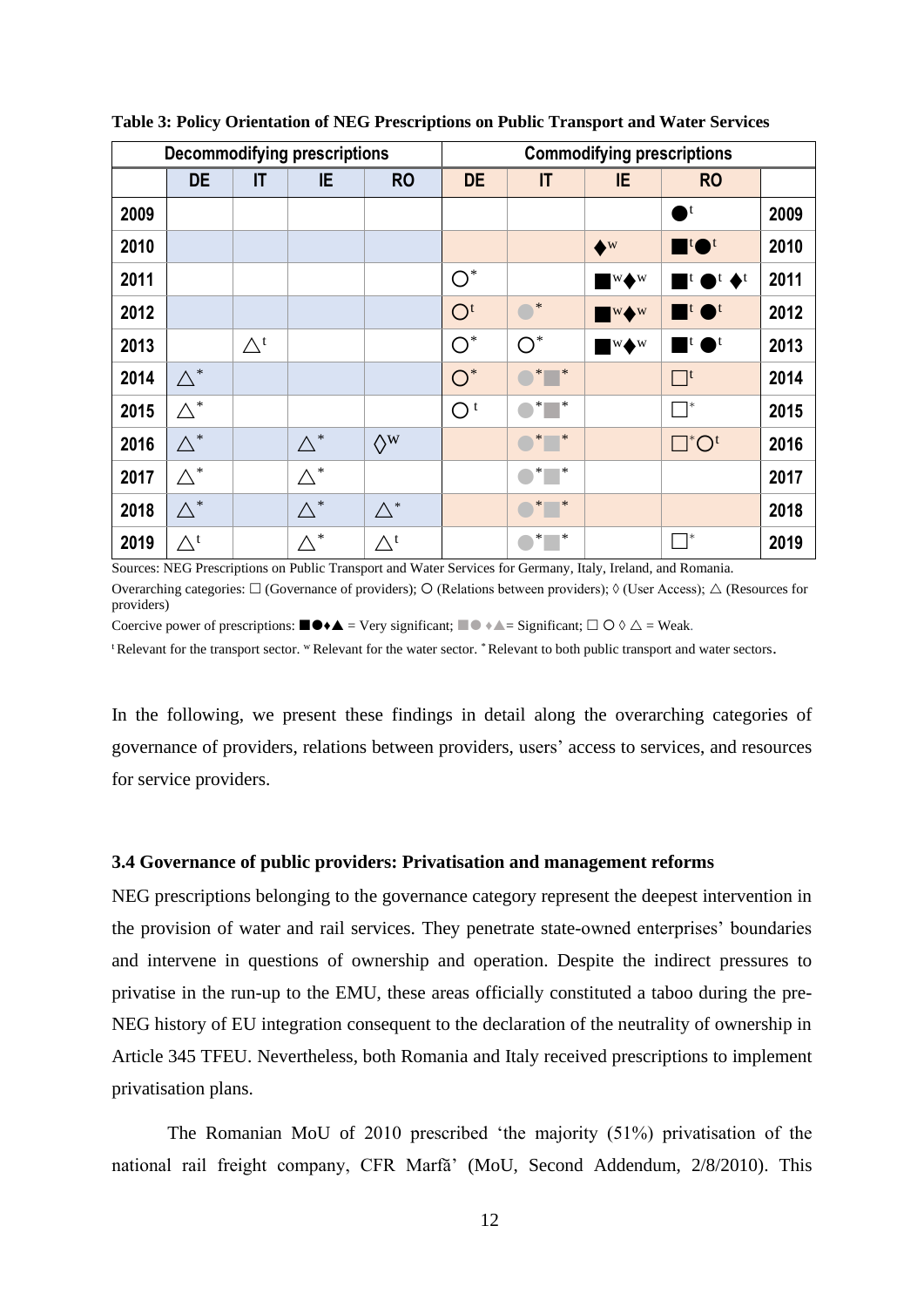'material' privatisation deal, however, never transpired, following the buyer's failure to fulfil its part of the deal. The Romanian government was also told to 'lease lowest cost recovery segments of the railway lines' (MoU, 28/6/2011), which amounts to 'functional privatisation', as the lines would be outsourced to a private provider. We return to this point below, as there is also an user access dimension.

Italy also received prescriptions to privatise public services, but the terms are less specific than in the Romanian case. In 2014, the prescription to Italy simply read: '[c]arry out the ambitious privatisation plan' (Council Recommendation, C 247/11, 8/7/2014). A prescription to the same effect was issued the following year (Council Recommendation, C 272/16, 14/7/2015). Subsequently, the Italian government launched its 'biggest privatisation in over a decade', which included the partial privatisation of the state'srailways(*Financial Times*, 11/10/2015).

Ireland's 2010 MoU demanded the corporatisation of the water sector, which involved the transfer of responsibilities from local authorities to a corporate entity. Irish Water was established in July 2013. The corporatisation of Irish water services was *directly* linked to the introduction of water charges. Following massive mobilisations, household water charges were abolished in 2017, but Irish Water survived popular protest. This would also have a commodifying impact on water sector workers whose contracts were set to be transferred from local councils to Irish Water by 2021. In May 2021 however, their unions announced that they would strike against this move, which would mean workers losing the protection provided by the collective bargaining agreement for the public sector.

NEG has not only intervened in the legal and ownership structure of network industries in member states, but also prescribed reforms relating to how established state-owned enterprises should be operated. In this area, the two most frequent demands were corporate governance reforms and efficiency improvements. These two goals are also often interlinked and re-echo a new public management (NPM) agenda that brings market mechanisms into public services without directly privatising them (Kahancová & Szabó, 2015).

Demands for NPM reforms of corporate governance are most frequent in the Romanian and Italian cases. The Italian prescriptions are somewhat vague and refer broadly to 'improv[ing] the efficiency of publicly owned enterprises' (Council Recommendation, C 261/11, 11/7/2017). In Romania, on the other hand, the corporate governance reforms specifically mention the state-owned rail operators, which were nominally identified on an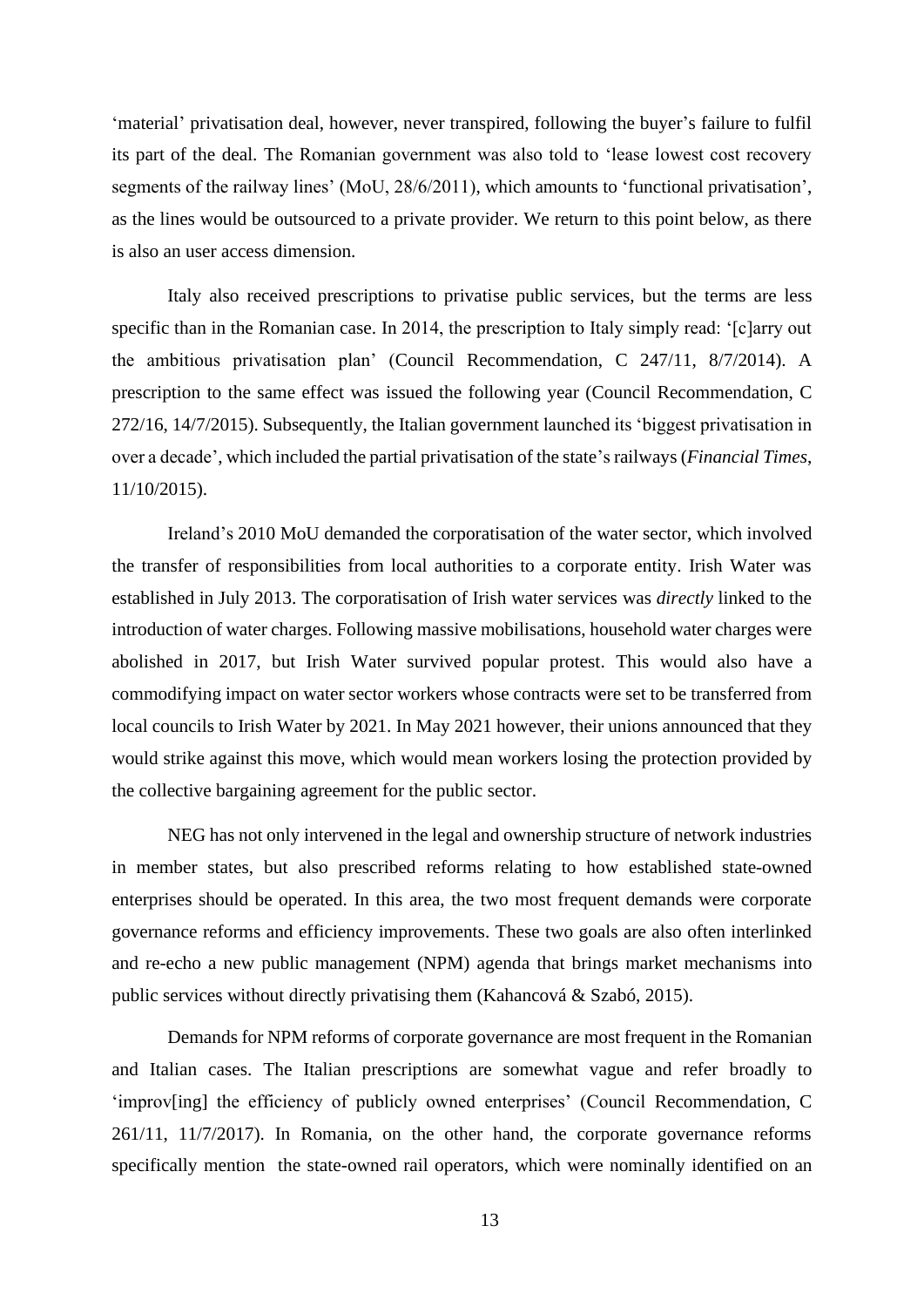annual basis between 2009 and 2013. The restructuring of Romania's rail companies 'is part of a broader, *if not very ambitious*, restructuring' programme (European Commission, 2014: 17, emphasis added). The programme included CFR Marfa reducing its workforce by almost 30 percent (IMF, 2015). Nevertheless, a 'further reduction in staffing' was still considered necessary (IMF, 2015: 27).

Other NEG prescriptions required Romanian public railway companies to prepare a 'realistic business plan' (MoU, 28/6/2011) with 'market-oriented information' and implementing 'performance schemes' (Supplementary MoU, 29/6/2012). Hitherto, the Commission had wanted 'to ensure long-term planning, which should enable investment and ultimately create stability in the sector, enabling competition' (Dyrhague, 2013: 86). However, as this had budgetary implications, the scope for public investment was limited. NEG prescriptions also demanded the 'corporate governance reforms of [Romanian] state-owned enterprises', including in the 'transport' sector, to 'increase their efficiency' (Council Recommendation, C 247/21, 12/7/2014). In 2019, the CSR (5) for Romania simply read: '[S]trengthen the corporate governance of State-owned enterprises' (Council Recommendation, C 301/23, 9/7/2019).

#### **3.5 Relations between providers: Marketisation, regulatory reforms, and procurement**

In contrast to privatisation, measures seeking to foster competition between different service providers were part of the SMP even before the NEG. Here, the prescriptions picked up and forward earlier issues, such as the rights of incumbents and vertical separation.

We see NEG prescriptions calling for a move towards market relationships between providers in both sectors in Italy, Germany, and Romania, over the period 2011 to 2018. The tools to achieve these goals often remained unspecified. The prescriptions instead used general terms such as 'improve competition', 'remove barriers to competition', or 'increase market access'. NEG prescriptions were issued on an annual basis for Germany's transport sector in 2011, 2013, 2014, and 2015. These prescriptions must be put in the context of the reformulated rail *acquis* (Directive 2012/34/EU), which aimed to ease market access for private railway companies.

Romania received direct recommendations to attract private entrants into the sector, thereby increasing competition with the state's railways and enhancing the competitiveness of (freight) rail vis-à-vis other transport modalities, such as road haulage. According to a follow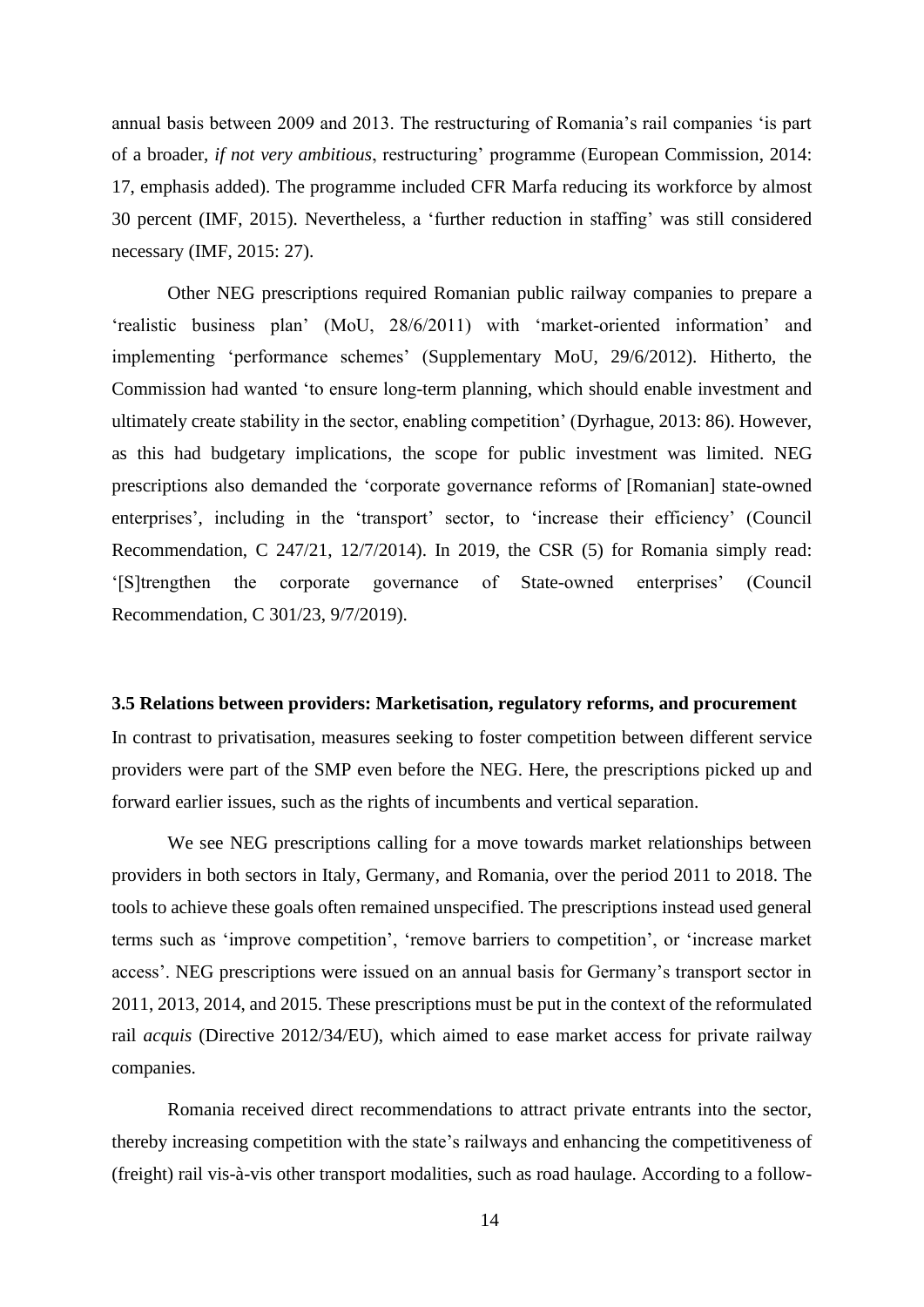up report, the 'compatibility with European state-aid rules of the Romanian state involvement in SOEs is being followed closely by DG COMP' (European Commission, 2016a: 9). Here, state-aid rules were monitored and applied stringently, most particularly in rail (Dyrhauge, 2013: 73–75), which has been subjected to a prolonged (and frustrated) liberalisation drive since the 1990s.

The most frequent NEG prescription is the creation of an independent transport authority. Its role is to ensure that the providers adhere to market principles rather than political objectives, although this is contradictory given the detailed political NEG interventions in the governance of railway providers discussed above. These prescriptions reflect the Commission's longstanding preference for vertical separation between service providers and the infrastructure manager that goes back to the early stages of the SMP (Dyrhague, 2013).

The Romanian government was urged to 'pursue the restructuring of the Ministry of Transport and the corresponding implementing agencies (road and rail) with special regard to: (i) separation of tasks between the Ministry and the implementing agencies [with] clarification of responsibilities and clear accountability' (MoU, 23/6/2009). Similar prescriptions with strict deadlines for implementation are present in the follow-up supplement agreements (Supplementary MoU, 25/02/2010) and follow-up programmes.

Whereas railway reform was a feature of the various Romanian MoUs, it appeared in the CSRs issued to Italy and Germany. Italy received prescriptions to '[s]et up the Transport Authority as a priority' (Council Recommendation, C 217/42, 9/7/2013). The *Autorità di Regolazione dei Trasporti* was established in 2015. The 'strengthen[ing] of the supervisory role of the Federal Network Agency in the rail sector' was prescribed for Germany with a view to 'improv[ing] competition in network industries' (Council Recommendation, C 212/03, 12/7/2011). Here, context is important. Member states have different approaches regarding the regulation of rail. This is because the 'EU legislation on railways is less prescriptive' (European Commission, 2013a: 102), also given the counter-movements mentioned in section 2.1. In Germany, a cross-sector authority was established in 2005, the Federal Network Agency (*BNetzA*), which has responsibility for electricity, gas, telecommunications, post, and railways. This differs from Italy where there is a regulatory body specifically for the regulation of the rail market (*Ufficio per la Regolazione dei Servizi Ferroviari*). The Commission is critical of the German approach and tried to use NEG to coerce the German authorities to converge on its preference: the creation of an independent regulatory body for the rail industry.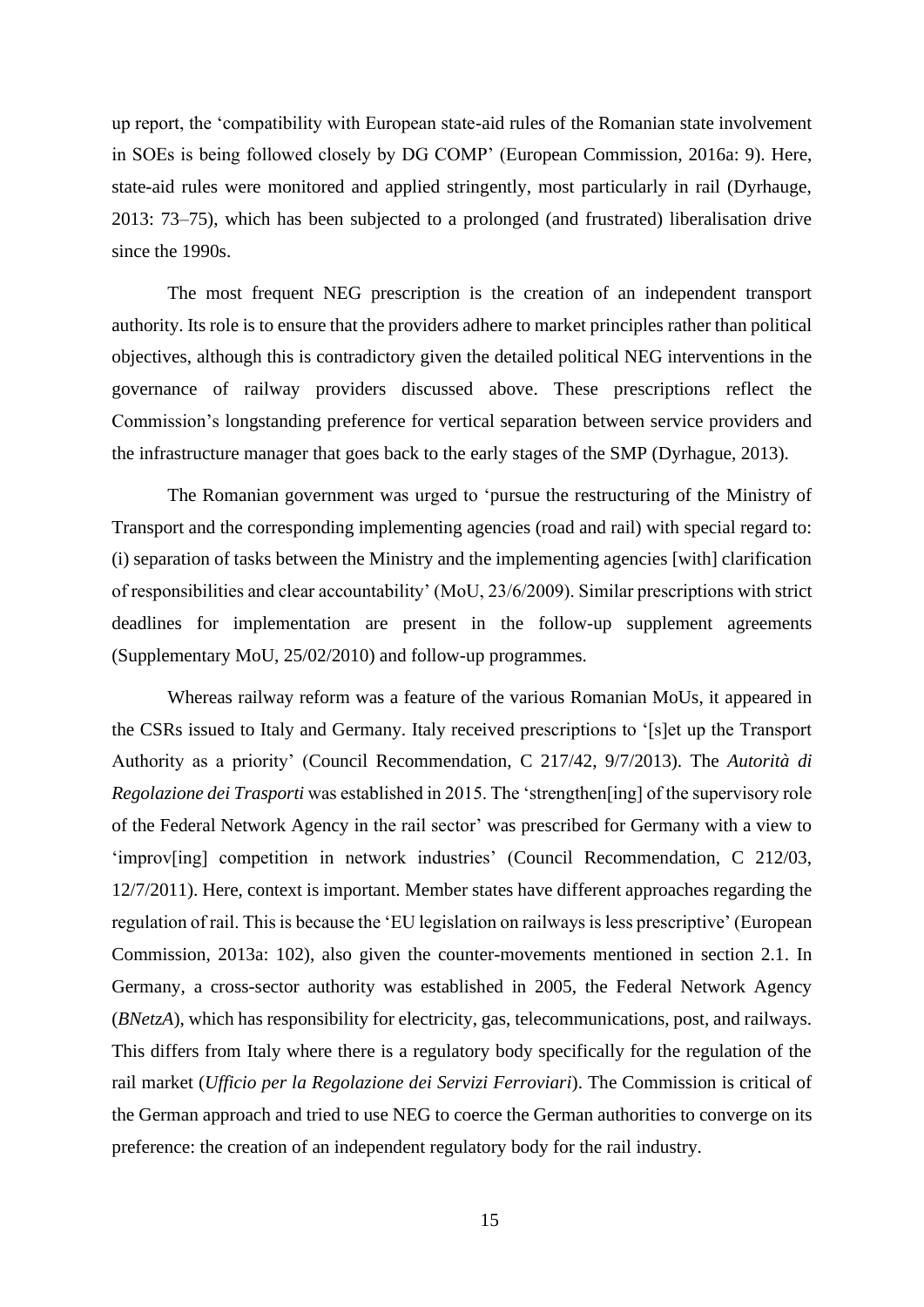Romania received prescriptions to '[A]dopt a comprehensive long-term transport plan' (Council Recommendation, C 217/17, 9/7/2013) and 'implement' it (Council Recommendation C 299/18, 12/7/2016). This objective, according to an appraisal document, 'is a key step in the rationalisation of transport infrastructure spending in Romania' and its adoption is 'an ex-ante conditionality for EU funding of transport infrastructure in Romania during the 2014-20 EU funds programming period' (European Commission, 2015: 33). Hence, EU funds were being used as a carrot to cajole cash-strapped governments into following EU prescriptions, even when Romania was no longer in a coercive enforcement procedure (see Table 2).

Public procurement was another area where the EU prescribed market-making policies. NEG prescriptions frequently criticised the allegedly high share of 'in-house' awards to public providers for the delivery of key public services in our four countries and promoted the opening up of these contracts to public procurement procedures. The introduction of public procurement for so-called services of general economic interest is yet another longstanding preference of the Commission (Howarth & Sadeh, 2010) that has been part of its agenda since the 1990s.

The link between market creation and the reform of public procurement is most explicit in the case of Italy and Germany. The latter received prescriptions to this effect in 2013 and 2014, whereas in Italy the more general prescriptions of marketisation were complemented by, and explicitly linked to, procurement reform every year from 2013 to 2017. Italian CSRs demanded the adoption of new laws promoting competition in network industries and local public services despite a corresponding law having been repealed by a popular referendum, which had been launched by a broad movement for the public provision of water in 2011 (Bieler 2021). The EU continued to push a similar agenda for network industries in Romania by prescribing that the country 'continue competitive tendering in the public service obligation contract' (MoU, 28/6/2011).

# **3.6 Access to services: Their availability and costs for users**

We define access to services in terms of their costs and availability for users. Affordability also links up with the question of resources, as user charges are often introduced or raised to meet debt targets. As mentioned above, the question of access to public transport services is relevant to Romania where the government was urged to 'identify and close or lease lowest cost recovery segments of the railway lines' (MoU, 28/6/2011). The outcome of closing or leasing railway lines was to restrict access to (rural) transport services either by the cessation of the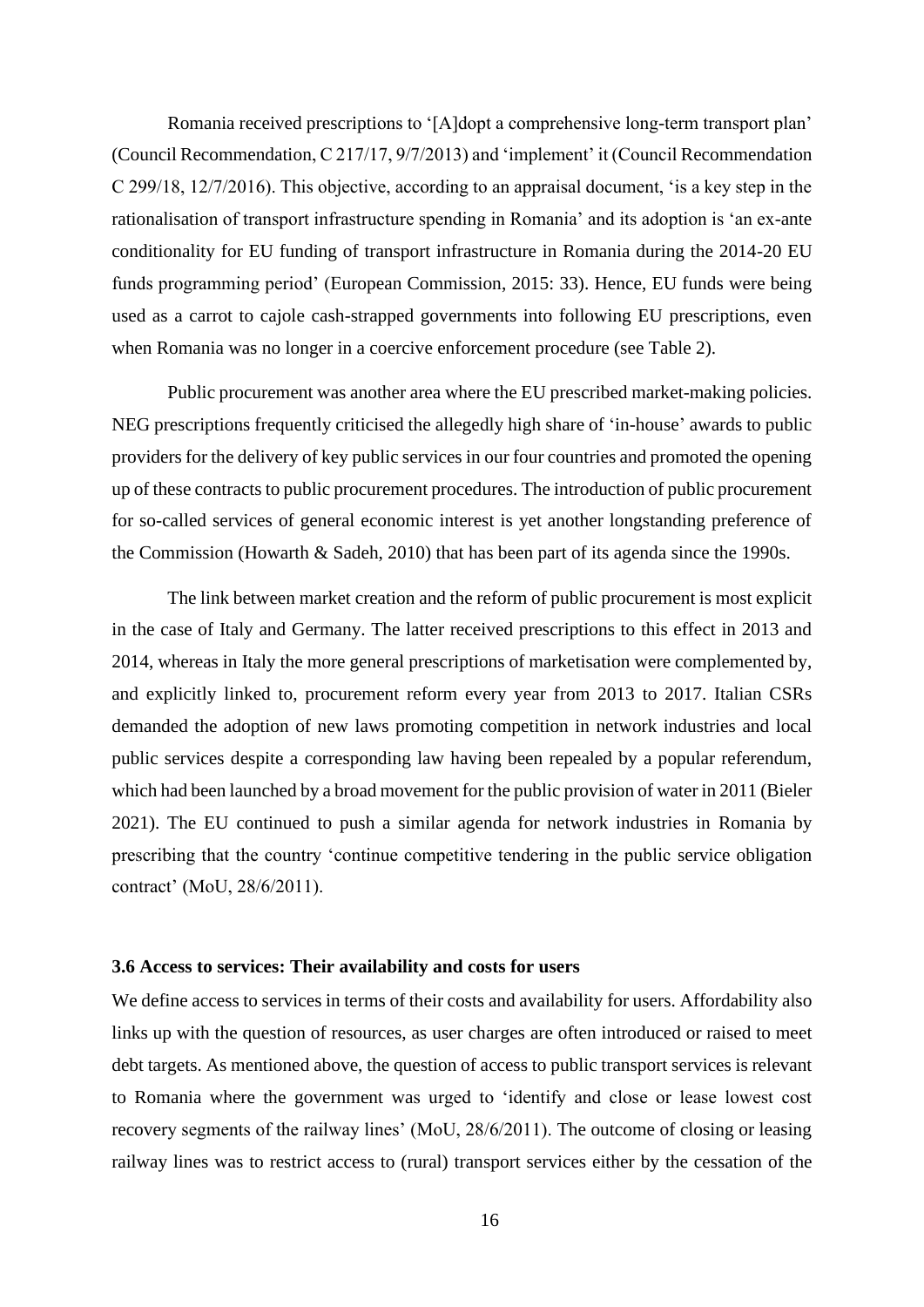service or via an increase in prices. Two years later, the European Commission (2013b: 100) acknowledged that 1,000 line-kilometres were leased out and 230 line-kilometres closed.

In the water sector, Ireland was the receiver of prescriptions to introduce user charges. In Ireland, water provision is financed from general taxation, and private households do not pay domestic water charges. The introduction of water charges would therefore have meant a commodification of services and restricted access to them, based on ability to pay. The commitment to introduce water charges was part of the original MoU of 2010 and its subsequent updates. Water is part of the 'structural reforms' section of these documents. The last four updates of Ireland's MoU – from the seventh update in January 2013 to the tenth and final one in September 2013 – substantially expanded the list of economic policy conditionality and provided details on water reform, including the launch of a metering programme as the main technical requirement for charging (Supplementary Memorandum of Understanding, 2013). Although CSRs following the Troika's departure in 2013 did not mention water charges, the European Commission's Country Reports continued to monitor their implementation. The introduction of water charges in Ireland over 2014–2015, however, triggered mass protests and a widespread boycott of water bills, forcing the government to suspend the charging system in 2016 (Bieler, 2021). There were no explicit NEG prescriptions that demanded higher copayments for the users of public transport services. As a result of the management reforms discussed above however, Romania's state-owned public transport operators increased their fares, and this was welcomed by the European Commission (2014: 62). In Ireland and Italy, austerity cuts to the grants for public transport providers had the same effect (Cahill, 2017; European Commission, 2016b).

The only decommodifying NEG prescription in the access to services category was issued to Romania, regarding the water sector. One of Romania's CSRs in 2016 demanded the improvement of access to integrated public services and to the extension of 'basic infrastructure … in particular in rural areas' (Council Recommendation, C 299/78, 12/7/2016). This prescription, however, was less specific and less constraining than the commodifying ones issued earlier (see above).

# **3.7 Resources for public service providers: Investment and prioritisation**

Resources have an indirect but strong link to the commodification of public services, as a decrease in resources could lead to a deterioration in public service quality and to privatisation,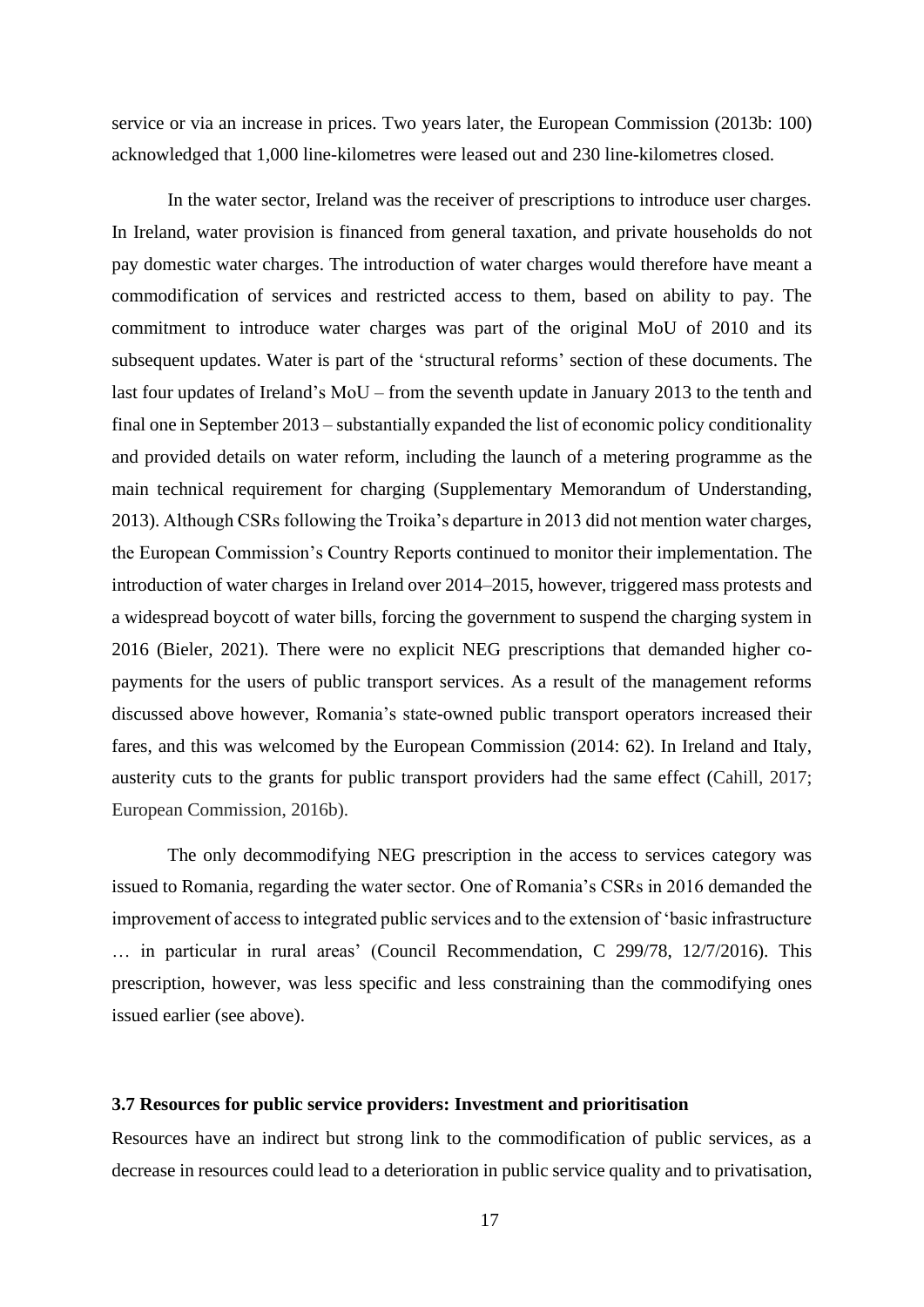as happened during the run-up to the EMU (Savage, 2005). The question of resources is therefore crucial in establishing the link between the EMU and the SMP. After 2014, social investments arguably started to play a bigger role on the NEG agenda (Zeitlin & Vanhercke, 2018), potentially entailing more resources for public services.

All four states received at least one prescription urging investment in infrastructure, with Germany receiving such prescriptions on a regular basis from 2014 to 2018. The 2014 prescription is a good example: '[u]se the available scope for increased and more efficient public investment in infrastructure' (Council Recommendation, C 247/05, 8/7/2014). We must, however, contextualise these pro-investment prescriptions. Firstly, in terms of budgetary standing, after 2012 Germany was no longer experiencing any undue budget deficits. Unlike other struggling states, there was fiscal space in Germany for more public investment. At the same time, strict budgetary discipline had had a negative impact on the state of infrastructure. Public investment in Germany was the 'second lowest in the OECD' and stronger public investment was encouraged, particularly regarding aging transport infrastructure (IMF, 2014). Moreover, increasing public resources for infrastructural investment can be consistent with increased commodification. Germany is a case in point in this respect. In 2017, Germany simultaneously received prescriptions to increase investment and to address capacity and planning constraints in infrastructure projects (Council Recommendation C 261/05, 11/07/2017), where removing planning constraints is synonymous with liberalisation. The German government created an infrastructure company, whose remit involved the seeking of new funding for motorways, including from private investors.

Italy, Ireland, and Romania also received NEG prescriptions on resources, and the direction of these prescriptions was even more ambiguous than in the German case. The wording of the prescriptions in these three countries was much more cautious and, rather than calling for an overall increase in public resources, governments were told to 'prioritise' or 'focus' investment in certain areas (see Online Appendix). This implied that expenditure might have to be reduced in other parts of the public service so that overall budget targets could still be met. In this way, fiscal constraints increased competition for resources between different ministries.

Italy received a prescription to focus investment on infrastructure relatively early on in 2013 (Council Recommendation, C 217/11, 9/7/2013), framed in the context of addressing regional disparities. This logic also underpins the pro-investment prescription that Romania received in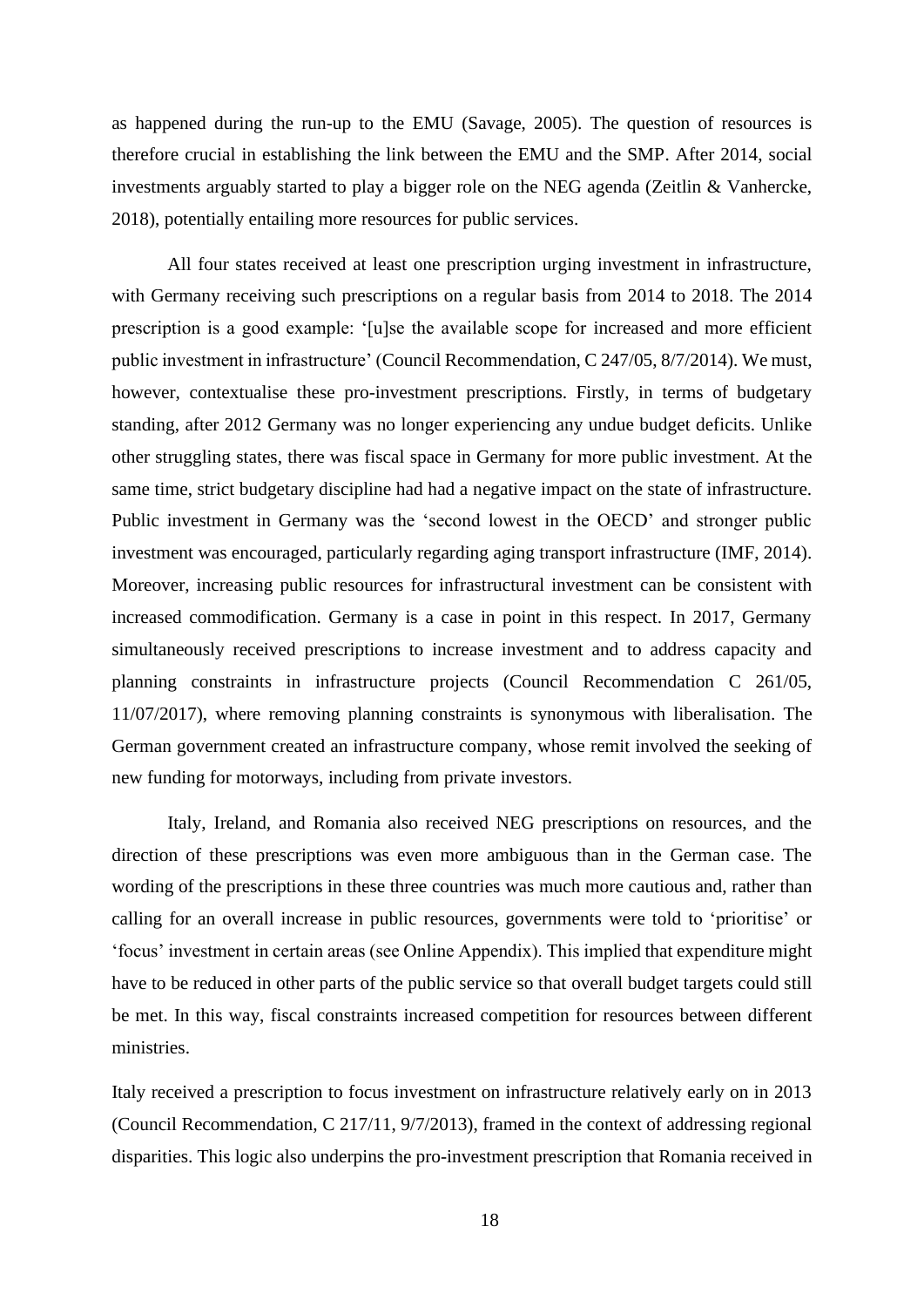2019 and the wording is similar (Council Recommendation, C 301/23, 9/7/2019). Ireland, on the other hand, received a prescription that appears to be more precise: 'Better target government expenditure, by prioritising public investment in transport, water services …' (Council Recommendation, C 261/07, 11/7/2017). In other words, transport and water were to be prioritised over other areas requiring public investment, of which, following almost a decade of austerity, there were many.

# **4. Conclusion**

In the 1990s, EU policymakers used the SMP and the EMU as a strategy for uniting Europe (Jabko, 2006). A few days before the Euro became an everyday reality however, the European Council seemed to change its tune: Although the 'basic issue should continue to be proper operation of the internal market and the single currency', it acknowledged that citizens would be 'calling for a clear, open, effective and democratically controlled Community approach' (European Council 2001: 21). Yet, the more visible liberalising legislative EU interventions became, the more social counter-movements contested the Commission's commodifying legislative SMP agenda. This motivated the European Parliament and Council to water down several EU directives, as shown in section 2. These changes also affected the CJEU, as it no longer consistently upheld the Commission's SMP agenda either. In the mid-2000s, the strategy of relaunching Europe through commodifying market reforms around the SMP and the EMU agenda therefore seemed to be exhausted.

After 2008, the credo of 'playing the market' (Jabko, 2006) as a tool of European integration seemed discredited. After all, the crisis showed that transnational market forces did not integrate Europe but triggered macroeconomic imbalances that threatened the Union. Keynesian scholars even thought that they would at long last win the argument, as there would be no free marketeers left (Erne, 2012). Our detailed documentary analysis of the NEG prescriptions for German, Irish, Italian, and Romanian public transport, and water networks in section 3, however, has shown that the shift from a market-led to a governance-led strategy for uniting Europe (Jabko, 2019) paradoxically reinforced rather than weakened the EU's commodifying policy orientation.

This development does not merely mirror a shift to the right in partisan and governmental preferences within the EU, as shown by Graziano and Hartlapp (2019). The NEG regime also included crucial institutional changes that made it more difficult for trade unions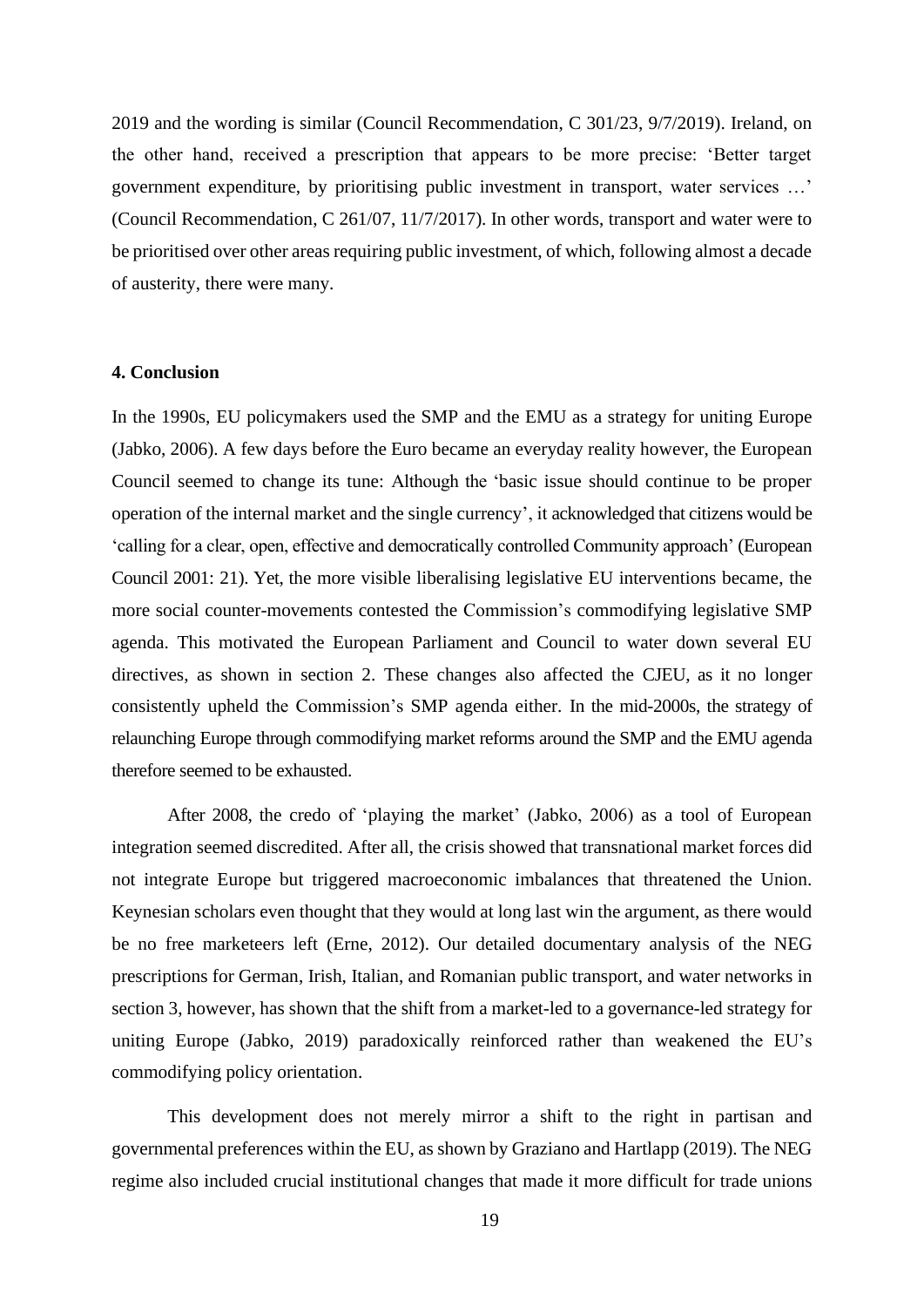and social movements to contest commodifying EU prescriptions. The EU's ordinary legislative procedure – in which the European Parliament and the relevant Council of Ministers have the last word – is not only more transparent and democratic than the NEG regime, but also more likely to trigger transnational counter-movements. NEG has not only tightened up macroeconomic governance through enhanced surveillance and increased sanctions for excessive deficits but has also given the Commission and the Council of Finance Ministers new means to overcome parliamentary and popular resistance against a commodifying SMP agenda. The tight interlacing of structural reforms with budgetary policy makes NEG a powerful tool in the commodification of public services.

Albeit important to acknowledge these institutional changes of the EU's governance regime; this does not imply that there is no scope for politicisation of NEG by social actors (Burawoy 1991). NEG hinders but does not preclude counter-movements; as it happened in the cases of the European 'right2water'or the 'fair transport' campaigns (Bieler, 2021; Szabó, et. al. 2021). Despite NEG's tendency to nationalise social conflict (Erne, 2015), the findings of our content analysis of NEG prescriptions across the two sectors show that NEG is a *supranational* regime with a clear policy orientation. This renders transnational action vital for unions and social movements that believe in transnational democracy. In contrast to authors who claim that NEG prescriptions would point over time in a more social direction (Zeitlin & Vanhercke, 2018), our analysis of NEG prescriptions in two sectorsfor Germany, Ireland, Italy, and Romania has revealed an overarching commodifying policy script that is consistently present across time and space. Although in the more recent CSRs we also found calls for greater infrastructure investments, they were less binding and made in a way that did not challenge the overall parameter of the rules of fiscal governance in the EU.

This, however, may change in the future, as the Covid-19 pandemic led to the European Commission and Council suspending the SGP in March 2020. As outlined in section 3.6 however, Romania was already told in 2015 to take the commodifying NEG prescriptions on its public transport services seriously. Despite no longer experiencing any excessive deficits or macroeconomic imbalances, EU structural funding was made conditional on following NEG prescriptions. This indicates that the ongoing post-Covid shift from EU austerity prescriptions to greater EU resilience and recovery funding does not necessarily imply ending commodifying EU interventions in public services. The opposite is just as likely, because the Covid-19 pandemic has not led to 'a resurrection of the "Community Method" of decision-making' (Schmidt, 2020b: 1190). On the contrary, the Recovery and Resilience Facility Regulation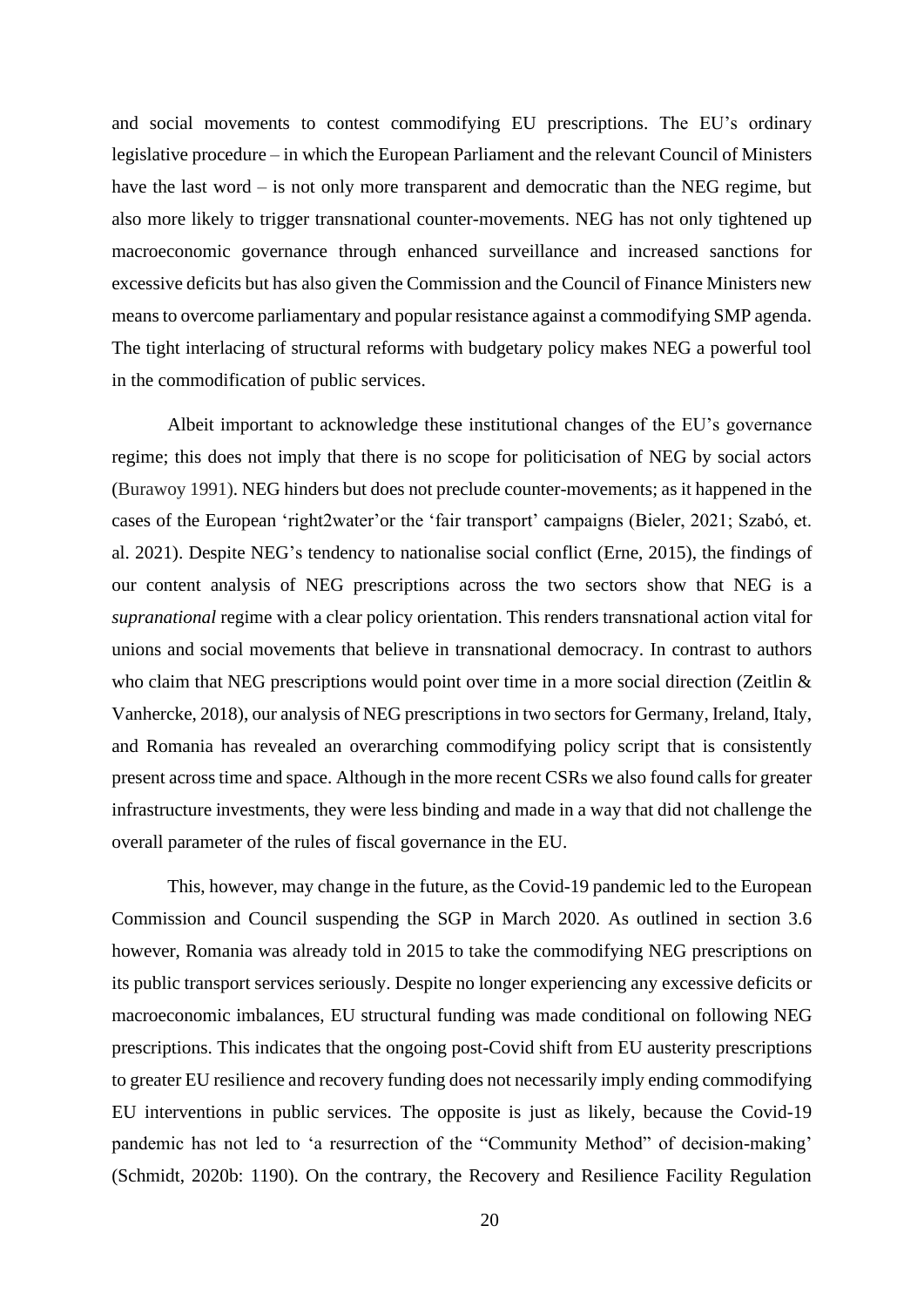(2021/241/EU) suggests that the EU's new governance method by country-specific prescriptions outside the ordinary legislative procedures are here to stay. NEG's enforcement power may even increase. After all, the substantive EU Recovery and Resilience Facility grants and loans will be paid only to member states whose 'recovery and resilience plan contributes to effectively addressing all or a significant subset of challenges identified in the relevant country-specific recommendations' (Art. 2.2, Annex V, Regulation 2021/241).

Whereas it is too early to judge to future direction of the EU's NEG regime, our analysis of NEG interventions from 2009 to 2019 in the four countries and two public sector areas has shown that the shift from the ordinary legislative procedure of the EU's single market programme to the country specific prescriptions of the EU's new economic governance regime neither made EU politics more social nor more democratic.

# **References**

- Almond, P., & Connolly, H. (2020). A manifesto for 'slow' comparative research on work and employment. *European Journal of Industrial Relations*, 26(1), 59-74.
- Ban, C. (2016). *Ruling ideas: How global neoliberalism goes local*. Oxford: Oxford University Press.
- Bauer, M.W., & Becker, S. (2014). The unexpected winner of the crisis. *Journal of European Integration*, 36(3), 213-229.
- Bieler, A. (2021). *Fighting for water. Resisting privatization in Europe*. London: Zed Books.
- Boda, Z., & Scheiring, G. (2006). Water privatisation in the context of transition. In D. Chávez (Ed.), *Beyond the market* (pp. 95-101). Amsterdam: Transnational Institute.
- Burawoy, M., (1991) The extended case method. In: Buravoy, M, A. Burton, A. Ferguson, & K. Fox. *Ethnography unbound* (pp. 271-287). Berkley: University of California Press.
- Cahill, C. (2017). Decades of reform: An economic analysis of the impact of commercialisation on the performance of state-owned enterprises in Ireland. PhD Thesis. University of Limerick.
- Copeland, P. (2019). *Governance and the European social dimension*. London: Routledge.
- Copeland, P., & Daly, M. (2018). The European semester and EU social policy. *Journal of Common Market Studies*, 56(5), 1001-1018.
- Costamagna, F., & Miglio, A. (2021). Sanctions in the EMU economic pillar. In S. Montaldo, F. Costamagna, & A. Miglio (Eds.), *EU law enforcement* (pp. 139-160). London: Routledge.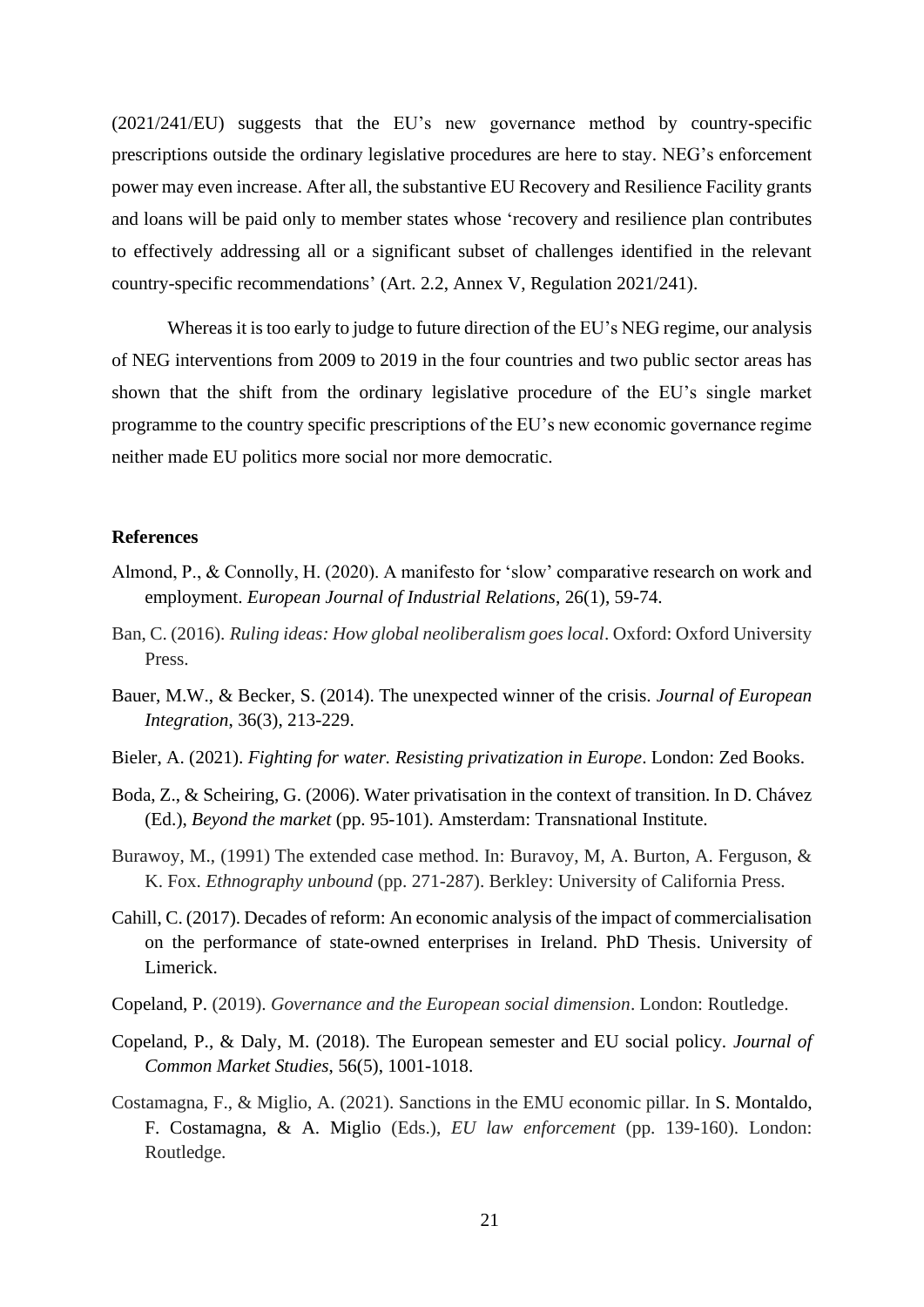Crespy, A. (2016). *Welfare markets in Europe*. Basingstoke: Palgrave Macmillan.

- Crum, B., & Merlo, S. (2020). Democratic legitimacy in the post-crisis EMU. *Journal of European Integration*, 42(3): 399-413.
- Dyrhague, H. (2013). *EU railway policymaking.* Basingstoke: Palgrave Macmillan.
- Erne, R. (2012). European unions after the crisis. In L. Burroni, M. Keune, & G. Meardi (Eds.), *Economy and Society in Europe*. Cheltenham: Edward Elgar. <https://doi.org/10.4337/9781849805810>
- Erne, R. (2015). A supranational regime that nationalizes social conflict. *Labor History*, 56(3), 345-368.
- European Commission. (2013a). Market functioning in network industries. *Occasional Papers* No. 129
- European Commission. (2013b). Overall assessment of the two balance-of-payments assistance programmes for Romania. *Occasional Papers* No. 156.
- European Commission. (2014). Romania balance-of-payments assistance programme mission report, January 13. Brussels.
- European Commission. (2015). Balance of payments assistance programme. Romania. *Institutional Paper* No. 012.
- European Commission. (2016a). Post-programme surveillance report. *Institutional Paper* No. 29.
- European Commission. (2016b). Local state-owned enterprises in Italy. *Economic Brief* No. 10.
- European Council. (2001). *Presidency conclusions. European Council meeting in Laeken*. <https://www.consilium.europa.eu/media/20950/68827.pdf>
- Graziano, P., & Hartlapp, M. (2019). The end of social Europe? *Journal of European Public Policy*, 26(10), 1484-1501.
- Haas, J.S., D'Erman, V.J., Schulz, D.F., & Verdun, A. (2020). Economic and fiscal policy coordination after the crisis. *Journal of European Integration*, 42(3), 327-344.
- Hancher, L., & Larouche, P. (2011). The coming of age of EU regulation of network industries and services of general economic interest. In P. Craig & G. De Búrca (Eds.), *The evolution of EU law* (pp. 743-779). Oxford: Oxford University Press.
- Heipertz, M., & Verdun, A. (2010). *Ruling Europe*. Cambridge: Cambridge University Press.
- Héritier, A. (2001). Market integration and social cohesion. *Journal of European Public Policy*, 8(5), 825-852.
- Hermann, C., & Flecker, J. (Eds.). (2012). *Privatisation of public services*. Abingdon: Routledge.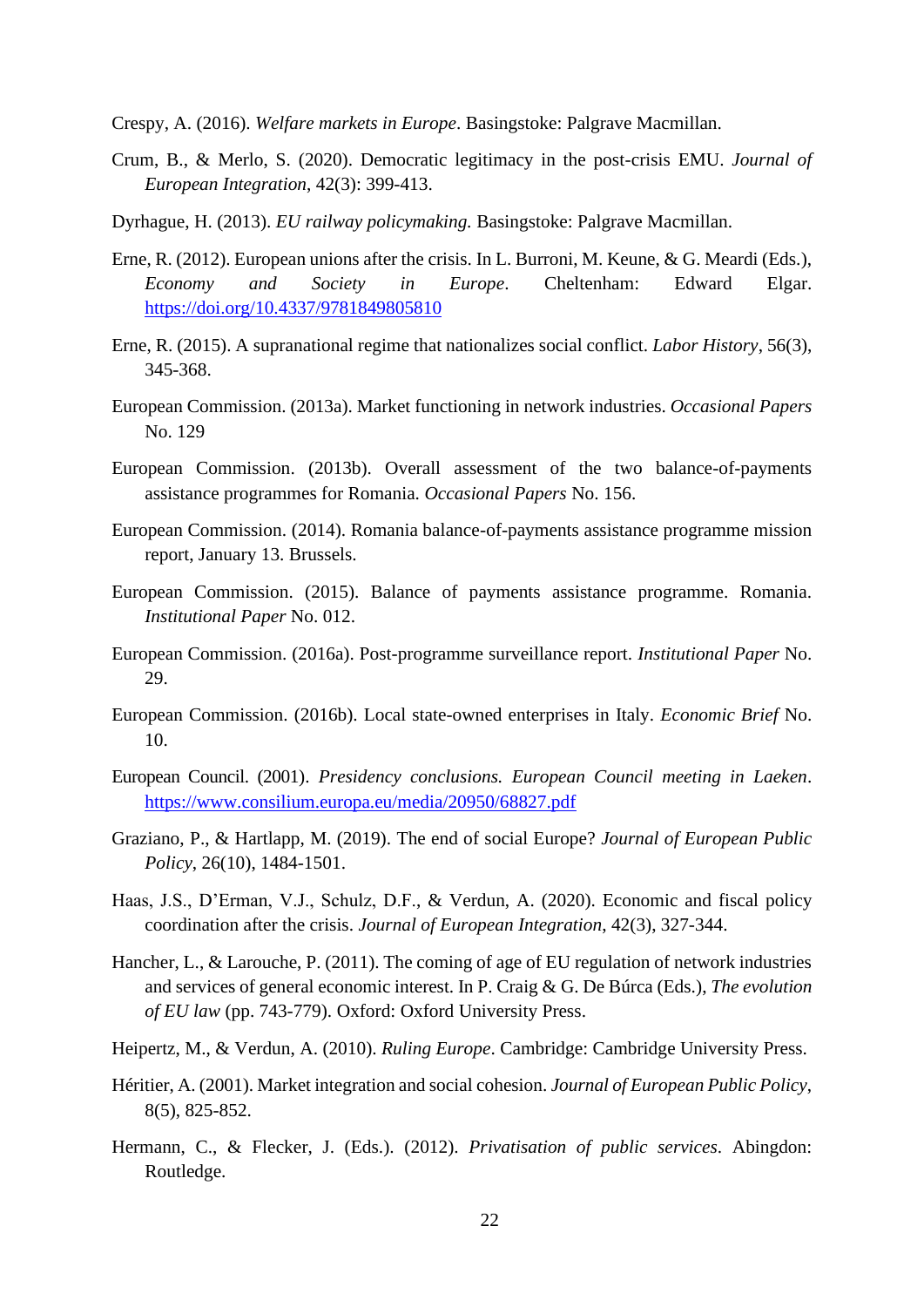- Hilal, N. (2009). L'Europe. Nouvelle figure de la crise syndicale : Les syndicats face à la libéralisation du rail en Europe. *Politique Européenne*, 27(1), 75-103.
- Hodson, D. (2020). EMU and political union revisited. *Journal of European Integration*, 42(3), 295-310.
- Howarth, D., & Sadeh, T. (2010). The ever incomplete single market. *Journal of European Public Policy*, 17(7), 922–935.
- IMF. (2014). Das Public Kapital [sic!]. *IMF Working Paper* 14/227.
- IMF. (2015). *Romania: Selected issues*. Washington: IMF.
- Jabko, N. (2006). *Playing the market*. Ithaca: Cornell University Press.
- Jabko, N. (2019). Contested governance: The new repertoire of the Eurozone crisis. *Governance*, 32(3), 493-509.
- Jordan, J., Maccarrone, V., & Erne, R. (2021). Towards a socialization of the EU's new economic governance regime? *British Journal of Industrial Relations*, 59(1), 191-213.
- Kahancová, M., & Szabó, I.G. (2015). Hospital bargaining in the wake of management reforms. *European Journal of Industrial Relations*, 21(4), 335-352.
- Kohler, K., & Stockhammer, E. (2021). Growing differently? *Review of International Political Economy*, [https://doi.org/10.1080/09692290.2021.1899035.](https://doi.org/10.1080/09692290.2021.1899035)
- Leiren, M.D. (2015). Scope of negative integration: A comparative analysis of post, public transport and port services. *Journal of Common Market Studies*, 53(3), 609-626.
- Monti, M. (2010). *A new strategy for the single market. Report to the President of the European Commission José Manuel Barroso*. Brussels.
- Monti, M. (2013). Europe's north and south must reform together. *Financial Times*, 19 December.
- Parks, L. (2015*) Social movement campaigns on EU policy.* Basingstoke: Palgrave Macmillan.
- Savage, J.D. (2005). *Making the EMU.* Oxford: Oxford University Press
- Schmidt, V.A. (2020a). *Europe's crisis of legitimacy: Governing by rules and ruling by numbers in the Eurozone.* Oxford: Oxford University Press
- Schmidt, V.A. (2020b). Theorizing institutional change and governance in European responses to the Covid-19 pandemic. *Journal of European Integration*, 42(8), 1177-1193.
- Smith, M.P. (2005). *States of liberalization*. New York: SUNY Press
- Stan, S. & Erne, R. (2019). A new methodology for analysing NEG prescriptions on healthcare. From counting CSRs to mapping semantic fields. *Working Paper* 18-03, ERC Project 'European Unions'.<https://www.erc-europeanunions.eu/working-papers/>